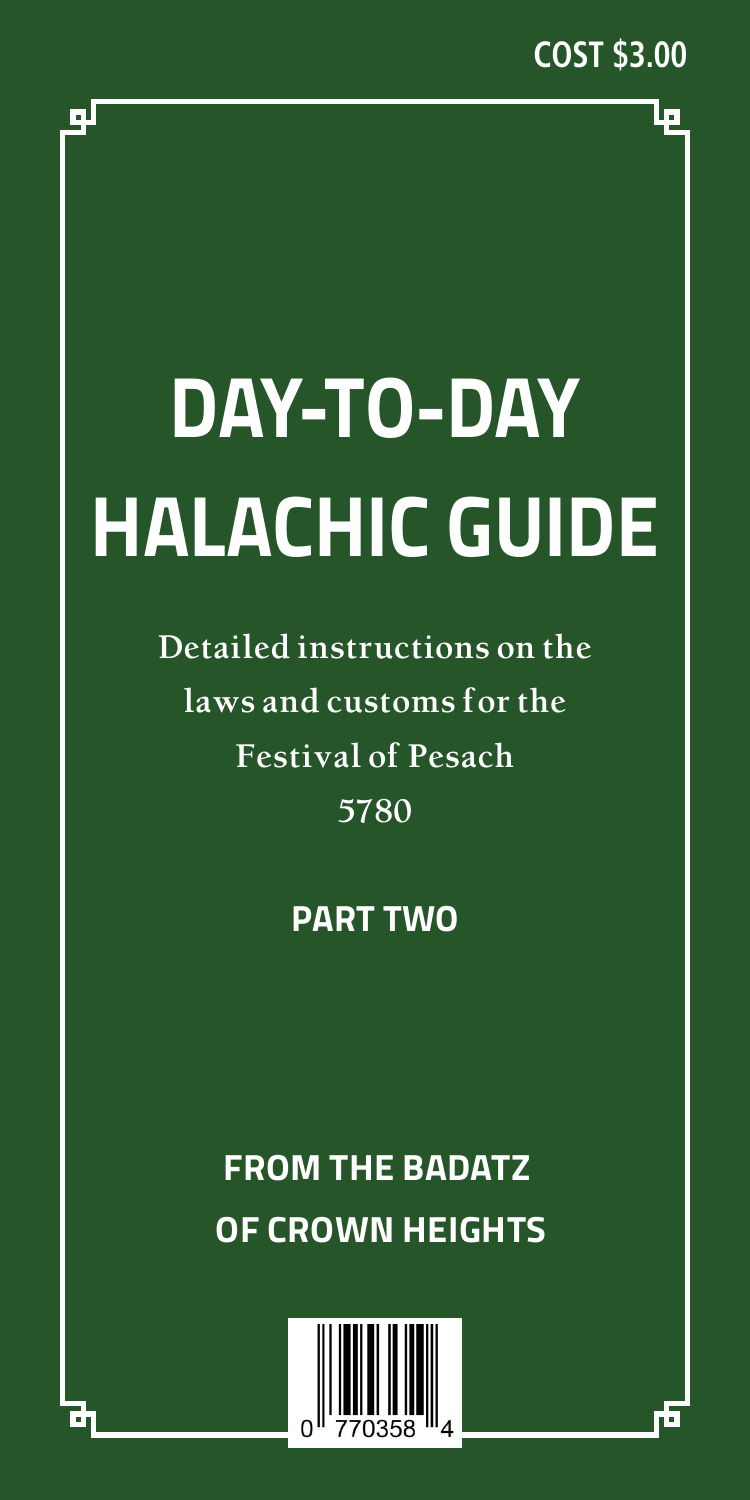Wishing all **Toshavei Haschechuna A Kosher & Freilechen Pesach!**

DC **DC LIFE & HEALTH** dchesney@gmail.com

As you celebrate Pesach (enlightened by this guide), show your appreciation for the many hours logged by the producers, writers, translators, editors, fact-checkers, designers & distributors of the Day-to-Day Halachic Guide for Pesach 5780.

Please donate today: **www.daytodayguide.com** See website for Day-to-day Guide subscription information for 5780

To support our Rabbonim, visit **www.crownheightsconnect.com** Site created by Friends of Badatz

For off-line contributions, call: (347) 465-7703 Day-to-Day Guide, c/o Badatz of Crown Heights, 390A Kingston Ave., Brooklyn NY, 11213

 Advertising in the Halachic Guide does not constitute a Badatz endorsement of products or services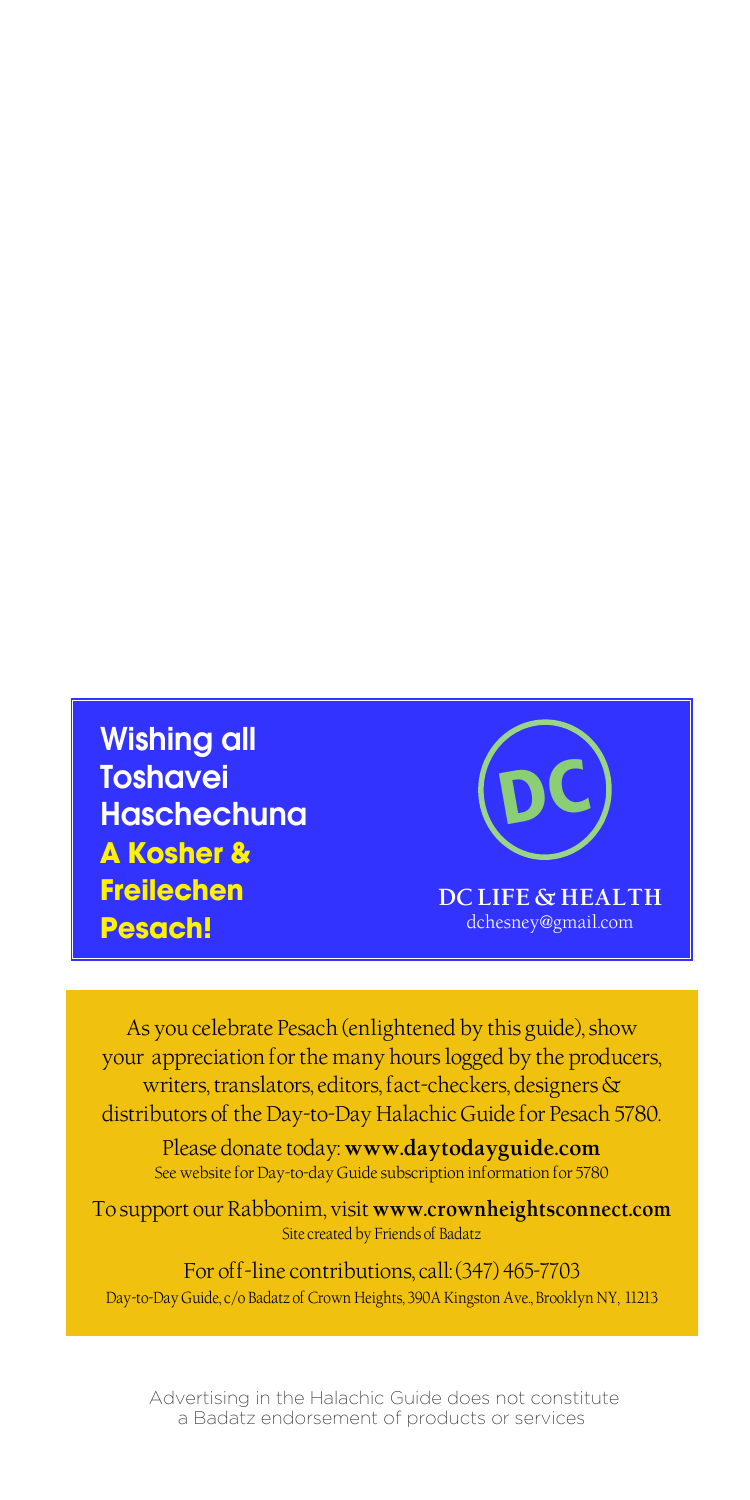# **DAY-TO-DAY HALACHIC GUIDE**

# **Detailed instructions on the laws and customs for the Festival ofPesach 5780**

# **PART TWO**

Distilled from a series of public shiurim delivered by **Horav Yosef Yeshaya Braun,** shlita member of the Badatz of Crown Heights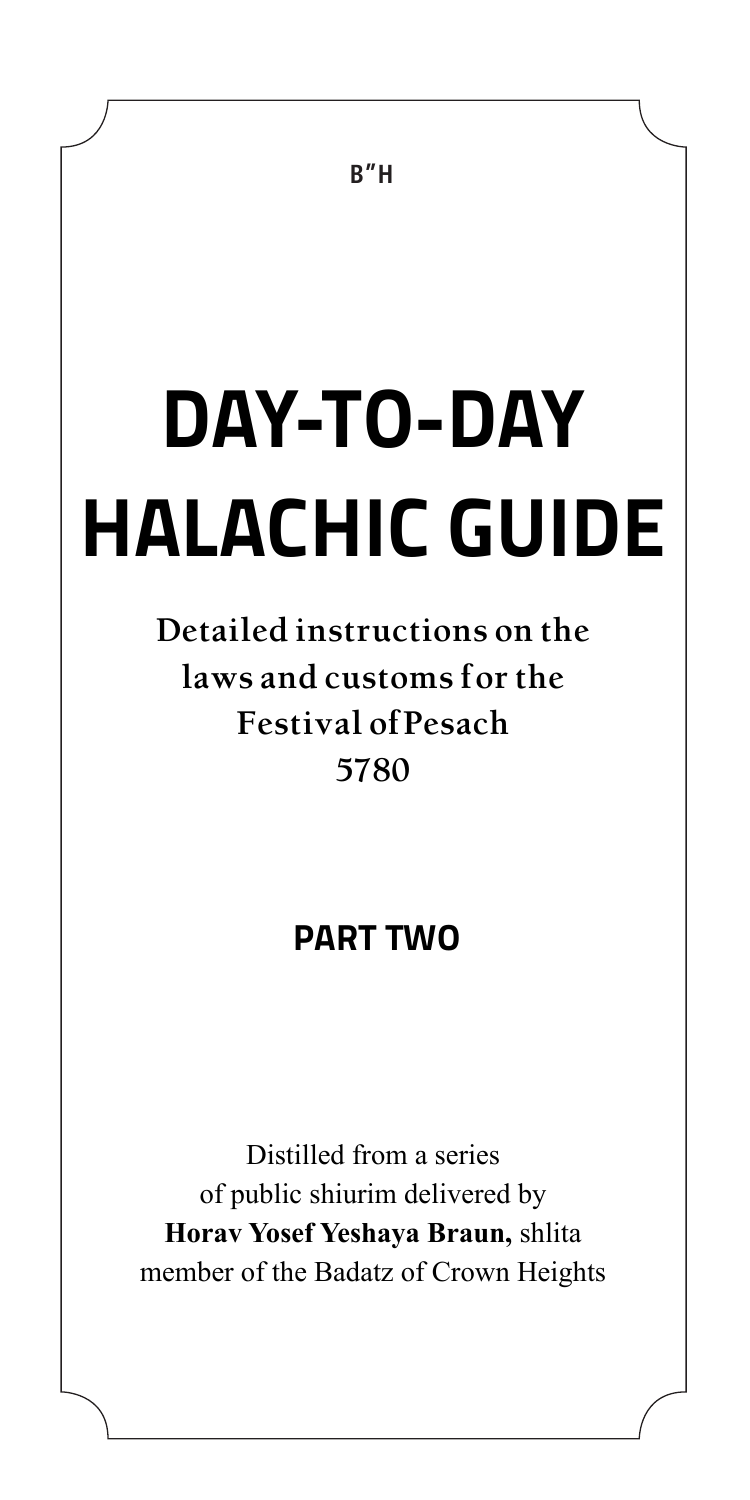#### **FRIDAY NIGHT, EVE OF NISSAN 17, FIRST NIGHT OF CHOL HAMOED**

Maariv begins with *Mizmor l'David*. In *Lecha dodi*, the text is altered from *"b'rinah uv'tzahalah"* to read: "*b'simchah uv'tzahalah*."

The regular Shabbos night *amidah* is recited, with the inclusion of *ya'aleh ve-yavo*. As on a regular Shabbos, the *amidah* is followed with *vayechulu*, etc., *kaddish tiskabel*, *mizmor le-Dovid*, *chatzi kaddish*, and *barchu*. Then *sefiras ha-omer*, *aleinu*, and *kaddish yasom*.

If you forgot to recite *ya'aleh veyavo* in davening tonight or anytime during Chol Hamoed, see footnote<sup>1</sup>. .

If you recited the *amidah* of *Yom Tov* instead of the *amidah* of Shabbos tonight or tomorrow, see footnote.<sup>2</sup>

If you have already begun *Modim*, then as long as you have not yet recited the second *yih'yu leratzon*, return to *retzei*.

If you already recited the second *yih'yu leratzon* and did not plan to recite any further supplications at that point, you must repeat the entire *amidah*.

2. If you recited the *amidah* of Yom Tov instead of the regular Shabbos *amidah,* you have not fulfilled your obligation. The same applies to the *amidah* of Shacharis and Minchah on Shabbos. If you realized your error during the middle of the *amidah* (that started at *Atah vechartanu*), stop immediately and switch to the middle section of the Shabbos *amidah*  (that starts at *Atah kidashta*). In this case, despite the fact that the original *amidah* was inherently flawed, there is no need to repeat from the beginning of the *amidah*—see *Tehillah LeDovid* 269:9 *ff.*

If you realized your error later on in the *amidah*, as long as you have not recited the second *yihiyu le-ratzon* at the conclusion of the *amidah*, return to *Atah kidashta* towards the start of the *amidah*.

If you already recited the final *yihiyu le-ratzon* and did not intend to recite any further supplications, repeat the entire *amidah* of Shabbos. However, for *Maariv,* there is another option: you may fulfill your obligation via listening to the *chazzan* recite the mini-*amidah* (known as *berachah mei-ein sheva*) that is recited by the *chazzan* each Friday night immediately following the *amidah*. You must hear it in its entirety in order to fulfill your obligation. It is best to recite it along with the *chazzan* and then take three steps backwards at its conclusion and recite *osei shalom*.

If the chazzan has already recited this blessing, the individual is not permitted to recite it by himself (with the opening and concluding sections as the chazzan). (If he did, though, he has fulfilled his obligation.) Rather, repeat the entire *amidah* from its start.

<sup>1.</sup> If you forgot to recite *ya'aleh veyavo* and have not yet pronounced Hashem's name in the blessing following (*hamachazir*), immediately recite *ya'aleh veyavo* and repeat *Vesechezenah*.

If you already recited that blessing, but have not yet begun *Modim*, immediately recite *ya'aleh veyavo* and continue with *Modim*.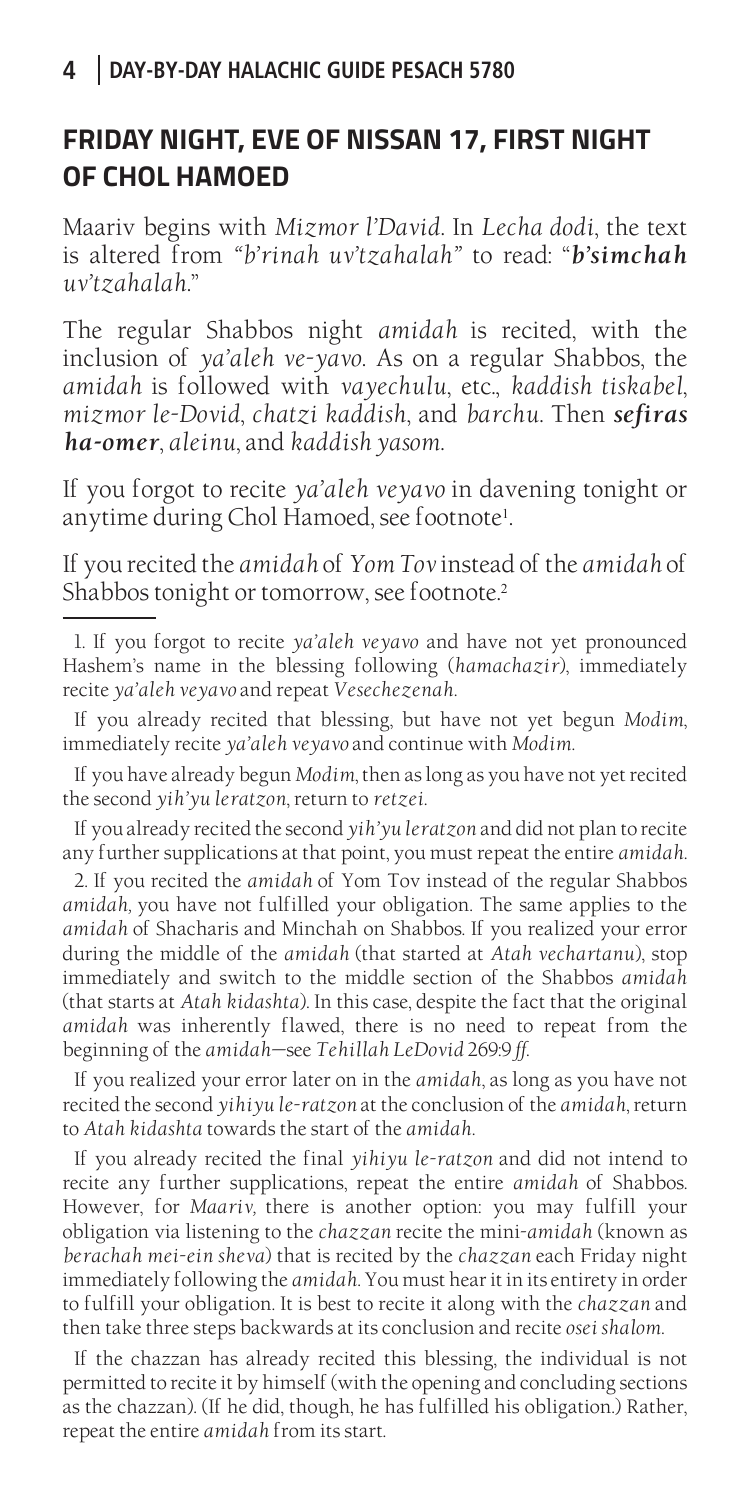We greet each other with, "*Gut Shabbos, Gut Mo'eid!*"

The Alter Rebbe states in his *Shulchan Aruch* that those who are accustomed to recite *bameh madlikin* on the eve of each Shabbos (which is not Chabad practice; the section was entirely omitted from the Alter Rebbe's *Siddur*) do not read it when Shabbos coincides with Yom Tov or Chol Ha-Mo'ed. It is omitted for the sake of timing, "so as to hurry into the rejoicing of the festival."

Recite *shalom aleichim*, *eishes chayil, mizmor le-David,* and *da hi se'udasa* quietly. Recite the regular Shabbos *kiddush*.

*Havdalah* is **not** recited when proceeding from Yom Tov to Shabbos, because the sanctity of Shabbos is greater.

It is best to wait until one of the Shabbos meals to eat the matzah used in the *eiruv tavshilin*, because it is appropriate to reuse an item used for a mitzvah to perform another mitzvah. Some wait until the third meal of Shabbos. They use the matzah as *lechem mishnah* for the first two meals of Shabbos. (If one does not have a third meal, as is the Chabad custom, they should eat it in the second meal). It is obvious that the same would apply to the food used in the eiruv.

Regarding the matzah that was used to establish the eiruv chatzeiros: if the eiruv chatzeiros that was made before the onset of Yom Tov was not intended to remain in effect for the rest of the year, it should be used for the meal on Shabbos, after Shacharis. Or, as the Alter Rebbe adds in parentheses, it can be used for the meal on the night of Shabbos, provided that the meal is held when it is unquestionably past nightfall<sup>3</sup>. .

During *birchas ha-mazon*, first recite *retzei* for Shabbos and then *ya'aleh ve-yavo* for Pesach.

If you forgot to recite *ya'aleh ve-yavo*, or made another mistake associated with *retzei* and *ya'aleh ve-yavo*, see footnote.<sup>4</sup>

If you forgot *retzei*, the law is identical to any other Shabbos of the year.

If you forgot *ya'aleh ve-yavo*, the law is identical to any other day of Chol Hamoed. See entry for Motzaei Shabbos.

<sup>3.</sup> The Rebbe explains the reason for the distinction between *eiruv tavshilin* and *eiruv chatzeiros* in this regard, in Likkutei Sichos, vol. 16, Beshalach 4. In fn. 41 the doubt regarding eating the challah at the evening meal after nightfall is addressed.

<sup>4.</sup> If you first recited *ya'aleh ve-yavo* and only then recited *retzei*, you have fulfilled your obligation. However, if you remembered *retzei* in middle of *ya'aleh ve-yavo* before reciting the words *"es yom chag hamatzos"*, stop immediately and say *retzei* at that point and continue with *ya'aleh ve-yavo,* from the start.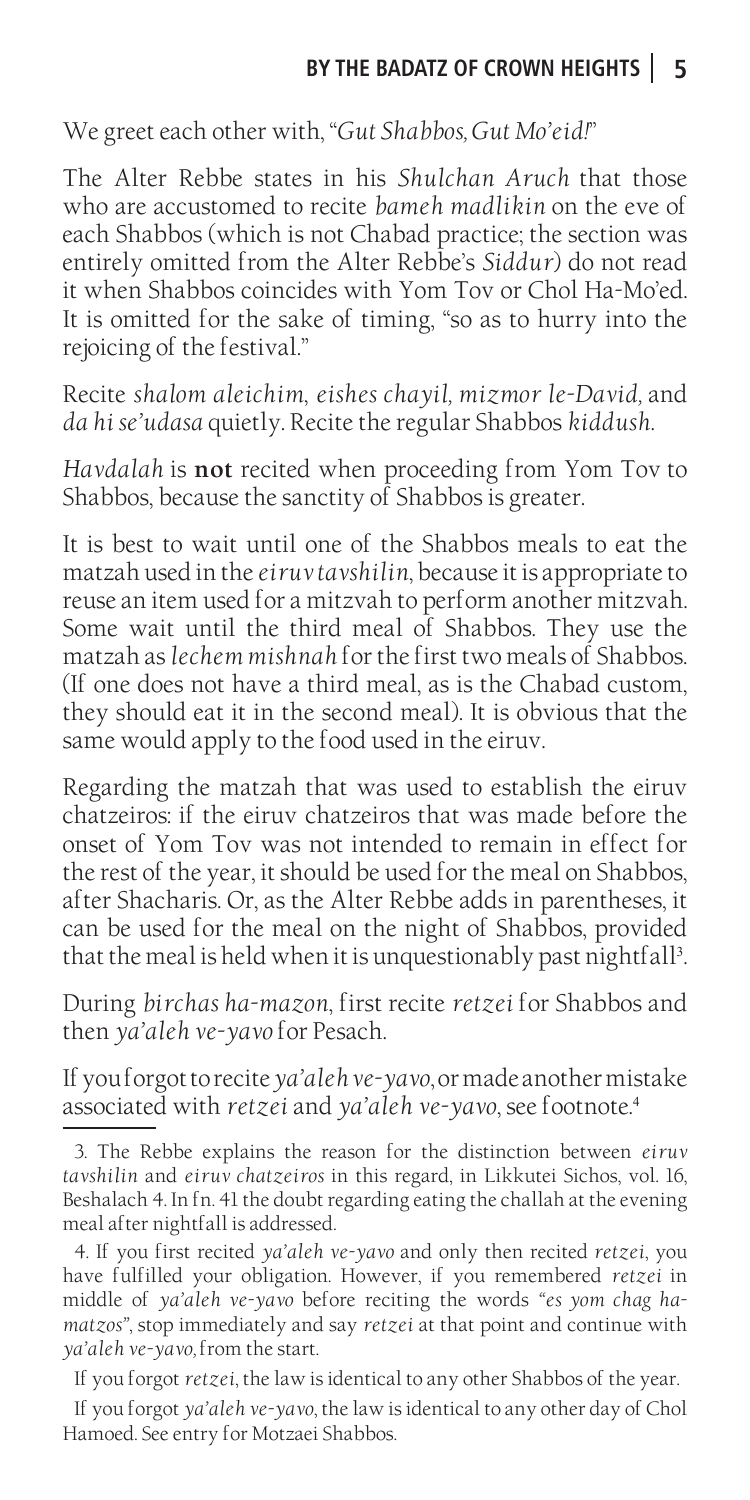Recite the *ha-rachaman* for Shabbos. Do not recite the *harachaman* for *Yom Tov*.

#### **SHABBOS CHOL HAMOED, NISSAN 17**

The latest time for reciting the morning *Shema* is **9:37 am**.

Recite Shacharis as on a regular Shabbos. Add *ya'aleh veyavo*. If you forgot to recite *ya'aleh veyavo*, the same halachah applies as in Maariv (see above). If you realized the omission after completing Musaf, do not repeat the *Amidah* of Shacharis.

The *Amidah* is followed by half-*Hallel*, not the complete *hallel*, and *Kaddish tiskabeil*, *Shir shel Yom*, *Kaddish yasom*, and the reading of the Torah.

It is not the Chabad custom to read *Shir HaShirim* as a congregation, nor is it customary to read it individually, at home or in *shul*. 5

Two *sifrei* Torah are used for the Torah reading, and there are eight *aliyos*. The *Haftorah* is *ha-atzamos ha-yeveishos* – the prophet Yechezkel's vision of dry bones turning into living people – because the resurrection is destined to occur during the month of *Nissan*<sup>6</sup> . The final blessing after the *Haftorah*  is read as per a regular Shabbos (Yom Tov is **not** mentioned, **nor** is the blessing concluded with *mekadesh ha-Shabbos ve-Yisrael va'ha-zemanim*).

Recite *yekum purkan*, but do not recite *av ha-rachamim* after reading the Torah.

Recite the Musaf for shalosh regalim, adding the parts that apply to Shabbos. We always mention Shabbos before mentioning the festival (*Vatiten lanu … es yom ha-shabbos ha-zeh v'es yom chag ha-matzos hazeh… v'es musefei yom ha-shabbos ha-zeh v'yom chag ha-matzos ha-zeh...*) Recite

If **both** *retzei* and *ya'aleh ve-yavo* were omitted, and you remembered the omission before reciting the blessing of *ha-tov u-meitiv* but after saying Hashem's name in the blessing of *boneh yerushalayim*, (conclude the brachah of *boneh yerushalayim* first if in middle and) recite: *baruch… she-nassan shabbasos le-menuchah le-amo yisrael be-ahavah…u'mo-adim… baruch … mekadesh hashabbos ve-yisrael ve'ha-zmanim*. (This text is not recited on Shabbos day after sunset.)

<sup>5.</sup> In many communities, it is the custom to recite *Shir HaShirim* on Shabbos Chol Hamoed.

<sup>6.</sup> See *Sichas Acharon Shel Pesach* 5730 and Shabbos *Parashas Acharei* 5746.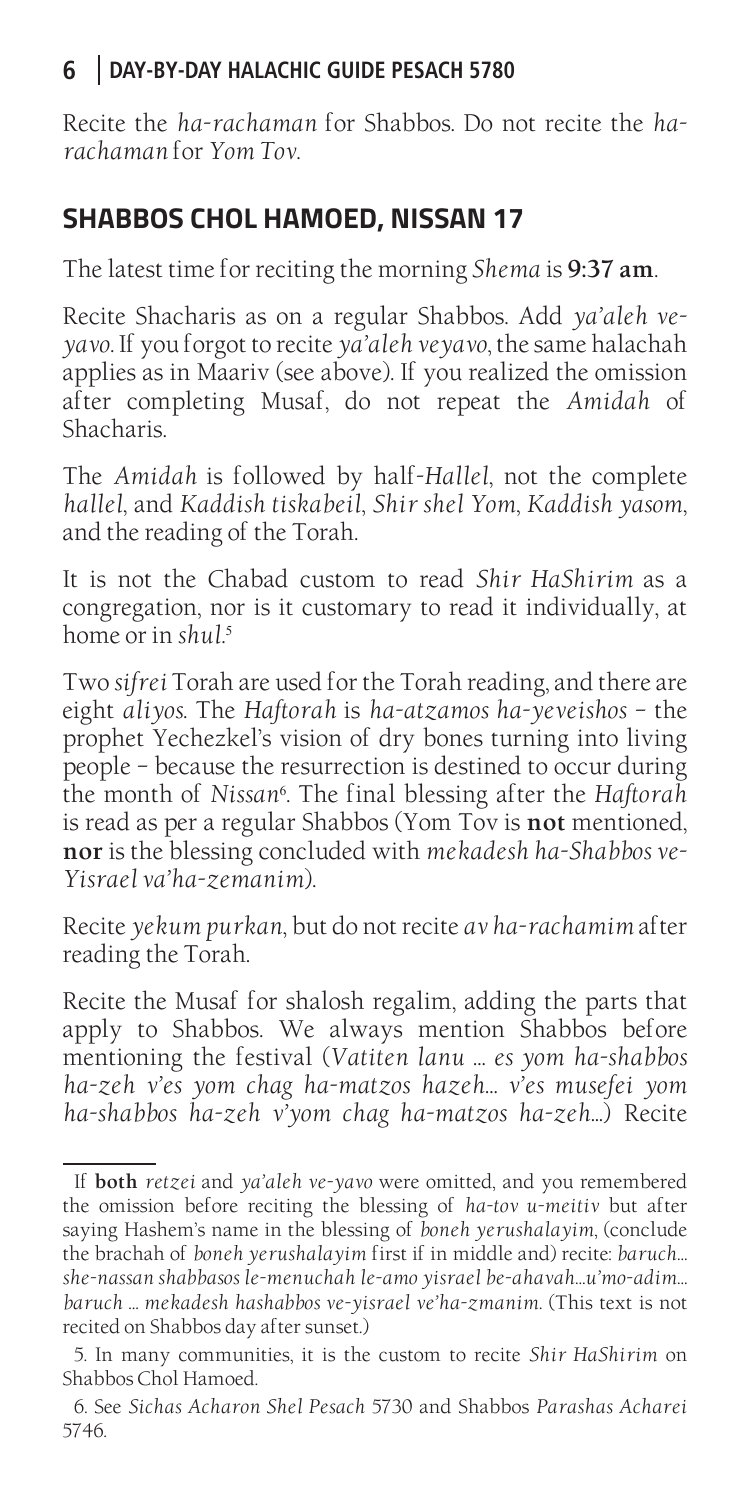the verses for Shabbos (*u've-yom ha-shabbos*) as well as the verses that apply to Chol Hamoed Pesach (*ve-hikravtem*) followed by *u'minchasam ve-niskeihem*. Recite yismechu ve-malchusecha and conclude the blessing that follows with mekadesh ha-shabbos ve-yisrael ve-ha-zemanim.

The conclusion of the blessing in Musaf is important. If you recite the entire blessing correctly, but conclude with *mekadesh ha-shabbos* or *mekadesh yisrael ve-ha-zemanim* instead of mentioning both Shabbos and Yom Tov, see footnote<sup>7</sup>. .

According to the direction of the Rebbe Rayatz, the paragraph *ve-lakachta soless* is recited as on every Shabbos. This is followed by the *sheish zechiros*.

**Law of Redemption:** On Shabbos that coincides with Yom Tov or Chol Hamoed, all groups of *kohanim*, not only those assigned to that day's service in the Beis Hamikdash, divide the bread of the *lechem hapanim* equally.

*Kiddush: Lu'ach Colel Chabad* reports that the introduction to *kiddush* (from *mizmor le-David* until *va-yekadesheihu*) is recited in an undertone, followed by *savrei maranan* and *borei peri ha-gafen*.

If you forgot to recite *Shehechiyanu* on the first two nights of Pesach, or even if you recited it on the first night but not on the second night, you should recite the blessing as soon as you realize the omission, at any time during the festival until the end of *Acharon shel Pesach*.

As mentioned earlier, men do not fulfill their obligation to rejoice during Pesach unless they drink (a *revi'is* of) wine each day. The Frierdiker Rebbe would make a point of drinking a *revi'is* of wine at each meal during Pesach. Children should be given nuts or other edible treats to draw them into the joy of the festival.

The ongoing study of Tractate Sotah begins today with its first page of text (2a-b).

The detailed laws pertaining to *chadash* (lit.,"new," i.e., grain

<sup>7.</sup> If one concluded the above blessing without mentioning Shabbos at the conclusion, or if he only mentioned Shabbos but not Yom Tov, and instantly realized his error, it is best not to repeat the entire blessing to avoid a potentially needless repetition of a blessing. (There is a difference of opinion among the authorities in this case: An incorrect ending usually invalidates a blessing. However, in this case, both Shabbos and Yom Tov were amply emphasized in the main text of the blessing).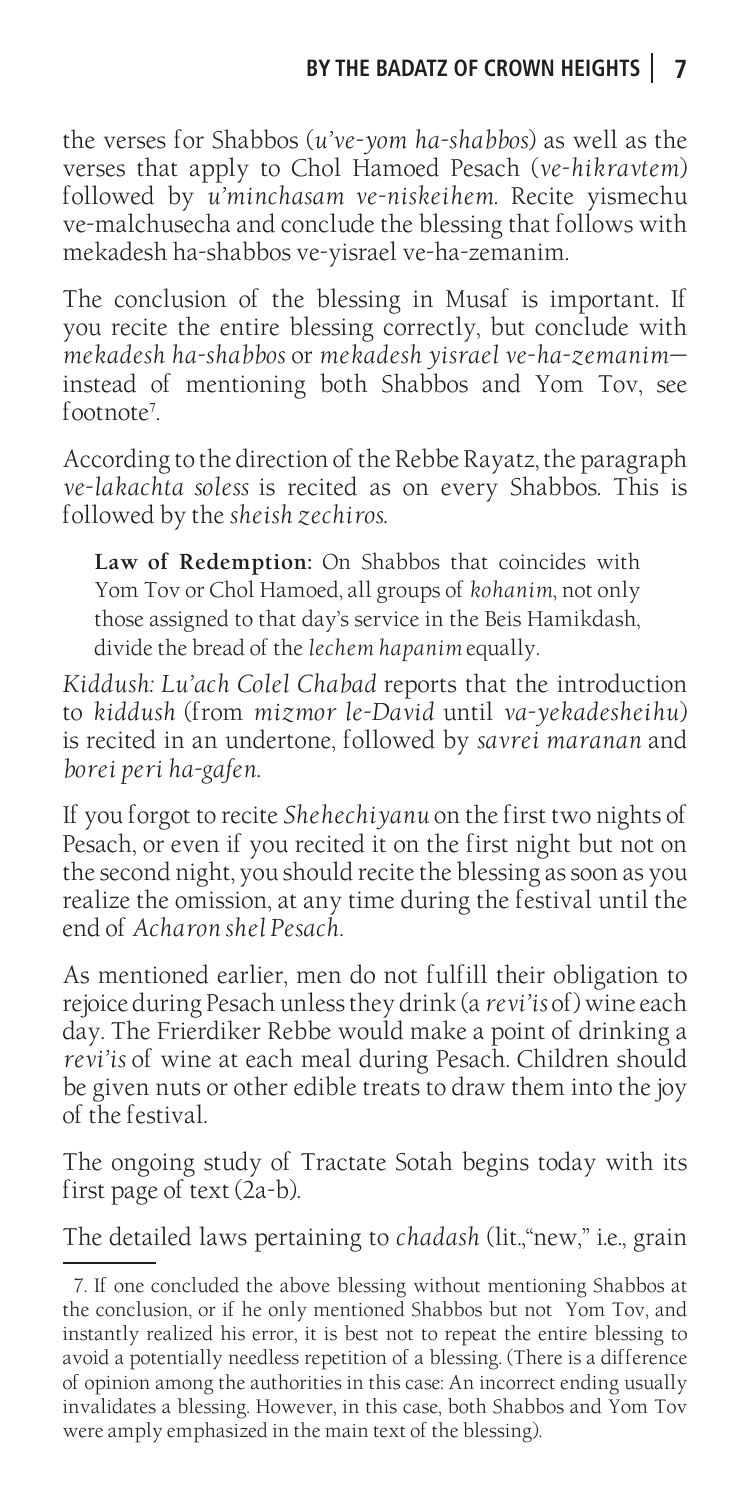of the new year or products made from it; these may not be eaten before the *omer* is offered on the sixteenth of Nissan) are recorded in *Shulchan Aruch Admor HaZaken*, 489.

 *Parshas Shemini* is read from the Torah during Minchah, followed by the regular Shabbos Minchah *amidah*, including *ya'aleh ve-yavo*. *Tzidkasecha* is not recited.

#### **MOTZAEI SHABBOS, EVE OF NISSAN 18**

Shabbos ends at **8:14 pm**.

During Maariv, the following are included in the *Amidah*: 1. *morid hatal*; 2. *Atah chonantanu*; 3. *v'sein brachah* (which we begin reciting from tonight onward); 4. *ya'aleh veyavo*. If you forgot to recite ya'aleh veyavo in davening tonight or anytime during Chol Hamoed, see footnote<sup>8</sup> . The *Amidah* is followed by *Kaddish shalem*, *Sefiras Haomer*, and *Aleinu*. *Vihi no'am*  and *ve-atah kadosh* are not recited.

If you accidentally recited *v'sein tal u'matar*, see footnote.<sup>9</sup>

*Havdalah* is recited as per a regular *motzoei* Shabbos. It is the

If you already recited that blessing, but have not yet begun Modim, immediately recite ya'aleh veyavo and continue with Modim.

If you have already begun Modim, then as long as you have not yet recited the second yih'yu leratzon, return to retzei.

If you already recited the second yih'yu leratzon and did not plan to recite any further supplications at that point, you must repeat the entire amidah.

9. If you accidentally recited *v'sein tal umatar*, return to the start of that blessing (*Bareich aleinu*), regardless of when you realized the error. Even if you continued to recite a number of further blessings, return to the start of *Bareich aleinu* and repeat all the subsequent blessings as well.

*Luach Colel Chabad* reports that this is the case even if one instantly corrected themselves. Other authorities disagree. Therefore, if you instantly corrected himself but did **not** yet recite Hashem's name at the conclusion of the blessing, you should return to the start of *Bareich aleinu*. However, if you instantly corrected yourself and also pronounced Hashem's name at the conclusion of the blessing, do not return. (Instead, you should repeat the *Amidah* accurately while bearing in mind that you are offering the prayer as a *nedavah*—gift—and not as an obligation.)

 If you realize the error after pronouncing Hashem's name in any of the *Amidah*'s blessings, but have not yet concluded that particular blessing, replace the ending with the words "*lamdeini chukecha*," before returning to *Bareich aleinu*.

If you already recited the second *yih'yu leratzon* and did not plan to recite any further supplications at that point, you must repeat the entire *amidah*.

<sup>8.</sup> If you forgot to recite ya'aleh veyavo and have not yet pronounced Hashem's name in the blessing following (hamachazir), immediately recite ya'aleh veyavo and repeat Vesechezenah.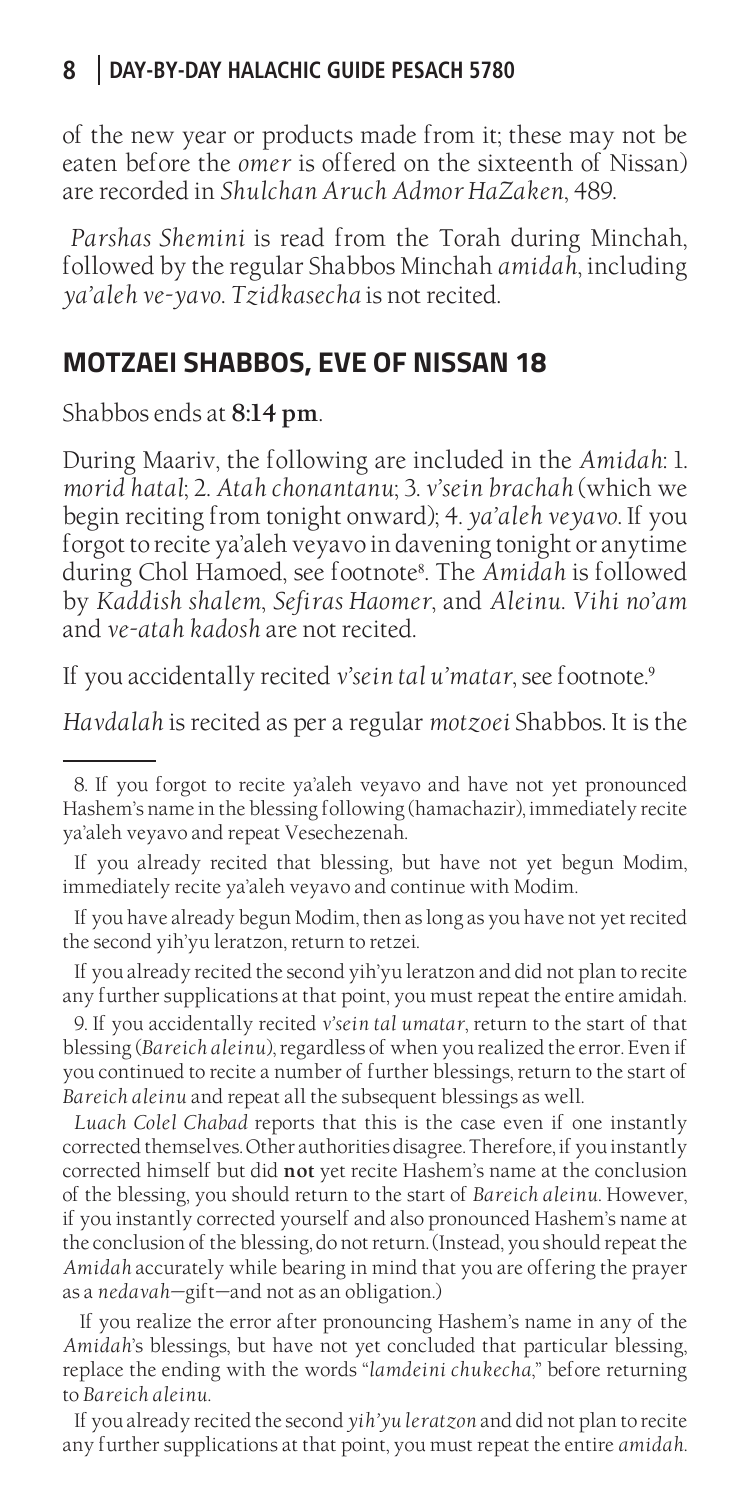Chabad custom to refrain from using cloves on Pesach, and therefore the blessing over spices is not recited over cloves.

The ordinary concluding phrase is used—*hamavdil bein kodesh l'chol*, and not *hamavdil bein kodesh l'kodesh*. If you accidentally recited *hamavdil bein kodesh l'kodesh*, see footnote<sup>10</sup>

After *havdalah*, *ve-yiten lecha* is recited quietly.

A *melaveh malka* is held tonight.

Tonight, and throughout Chol Hamoed, *ya'aleh veyavo* is inserted in *birchas hamazon*. If you forgot *ya'aleh veyavo* in *birchas hamazon*, see footnote.<sup>11</sup>

The *harachaman* for Yom Tov is not recited.

Toward the end of *birchas hamazon*, we pronounce *migdol yeshu'os malko* (and not *magdil*).

# **SUNDAY, NISSAN 18 — SECOND DAY OF CHOL HAMOED**

The latest time for reciting the morning *Shema* is **9:36 am**.

Today is the anniversary of the birth of the Rebbe's father, the famed Rav and *mekubal* Rabbi Levi Yitzchak Schneersohn, which coincides with the anniversary of the Rebbe's *bris*.

Tefillin are not worn during Chol Hamoed.

*Mizmor l'sodah* is omitted throughout Pesach, including Chol Hamoed.

*Ya'aleh veyavo* is inserted into the *Amidah* of Shacharis . If

<sup>10.</sup> If you accidentally recited *hamavdil bein kodesh l'kodesh*, you should hear *Havdalah* from someone else. If that is not possible, repeat the entire *Havdalah* yourself.

<sup>11.</sup> If you forgot *ya'aleh veyavo,* but realized the error before pronouncing Hashem's name at the conclusion of the blessing *bonei Yerushalayim*, simply return to *ya'aleh veyavo*. If you already pronounced Hashem's name, finish that blessing and then recite the text printed in the *Siddur*  for this purpose: *Baruch … asher nassan moadim l'amoi Yisrael l'sasson ul'simchah, es yom chag hamatzos hazeh.*

However, if you already began the next blessing after *bonei Yerushalayim*—even if you merely recited the word *"Baruch*—" of that blessing—continue *birchas hamazon* and do not repeat *birchas hamazon* (this holds true through the rest of Chol Hamoed as well).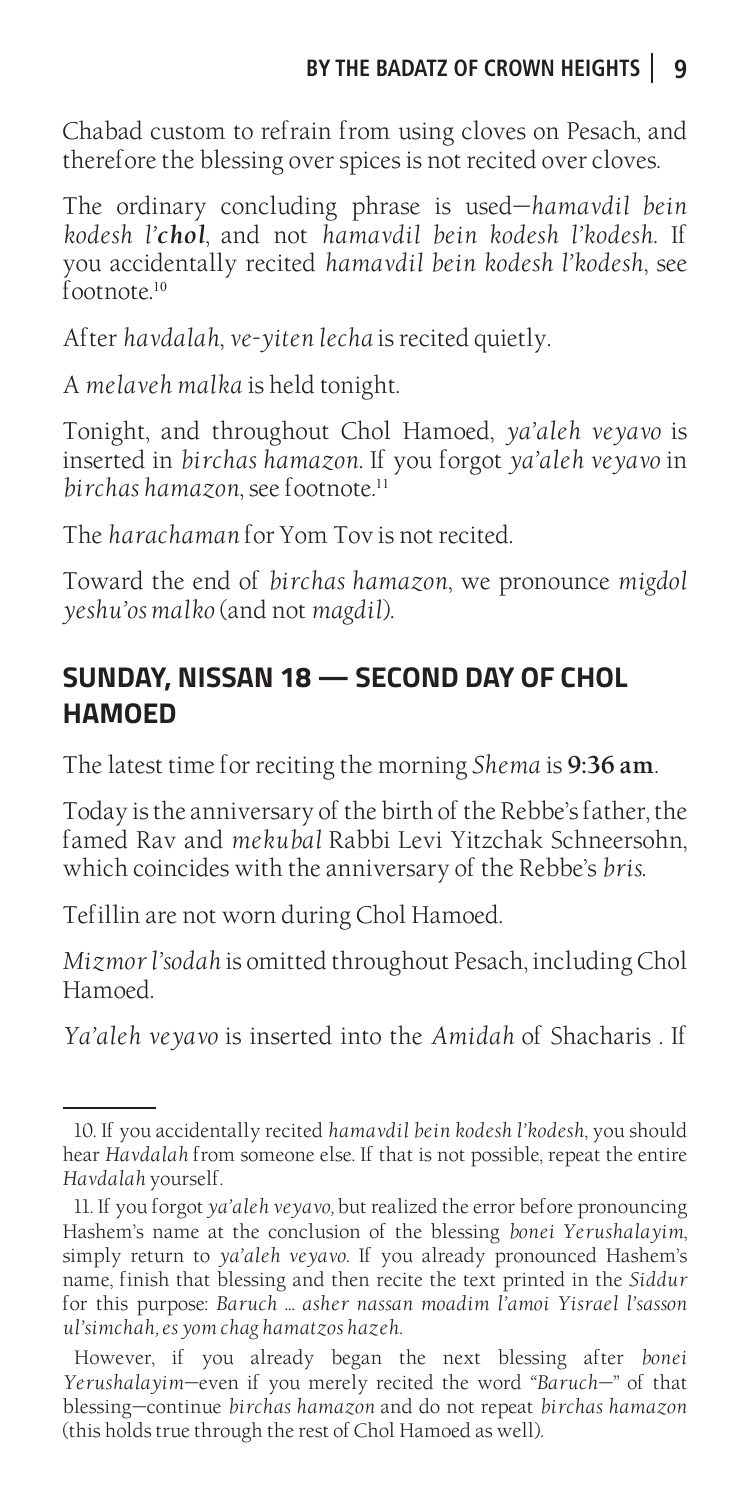you forgot to recite *ya'aleh veyavo*, see footnote<sup>12</sup>.

The *Amidah* is followed by half-*Hallel*, *Kaddish tiskabeil*, *Shir shel Yom*, *Kaddish yasom*, and the reading of the Torah.

Two *sifrei Torah* are read during Shacharis. The first requires three *aliyos*. The second Torah is then placed on the *bimah*  beside the first (so as not to leave a void between the presence of the first and second Torah). After *hagbah* on the first Torah, one *aliyah* is read from the second Torah.

The Torah reading is followed by *Ashrei*, *Uva litziyon*, *yehalelu*, *chatzi Kaddish*, and Musaf. This is so throughout the other weekdays of *Chol Hamoed* too.

Musaf includes additional verses that are recited each day of Chol Hamoed Pesach (*Vehikravtem* and *Uminchasam*).

After Musaf, *sheish zechiros* is recited.

This week, the Chumash/Rashi studied daily as part of *Chitas*  is the same as last week's—Parashas *Shemini* (for the second time).

There is no absolute obligation to eat Matzah during Chol Hamoed, but it is considered a *mitzvah* for one to do so. It is similarly a *mitzvah* to eat meat to fulfill the requirement of rejoicing during the festival.<sup>13</sup>

From a maamar of the Tzemach Tzedek: "[On the first day of Pesach, there is a Biblical obligation to eat matzah during the *Seder.*] On the [following] six days, eating matzah is a matter of choice. It is similar to the Maariv service … It is understood that although it is a matter of choice, it is nevertheless somewhat of a mitzvah … It is preferable to eat matzah than to eat fruit and other food that are not mitzvos at all."

One must honor Chol Hamoed with good food, drink, and special clothing, like on every festival (and it is therefore proper to wear Shabbos or Yom Tov clothing), and he must not conduct himself as if it were an ordinary weekday<sup>14</sup>.

<sup>12.</sup> If you forgot to recite *ya'aleh veyavo*, the same halachah applies as in Maariv (see above). If you realized the omission after completing Musaf, do not repeat the *Amidah* of Shacharis.

<sup>13.</sup> See *Ohrchos Chaim, Hilchos Chol Hamoed* 34. The same can be concluded from the language used in S*hulchan Aruch Admur HaZaken* 529:6-7. See also *Shaalos U'Teshuvos Be'er Moshe*, vol. VII 3:102 and the *sichah* of Hosha'ana Rabbah 5750.

<sup>14.</sup>See *Magen Avraham* 530:101; *Mishnah Berurah* ibid. in *Shaar Hatziyon* 3. *Nimukei Orach Chaim*, ibid., 3. See also the *sichah* of the 3rd day of Chol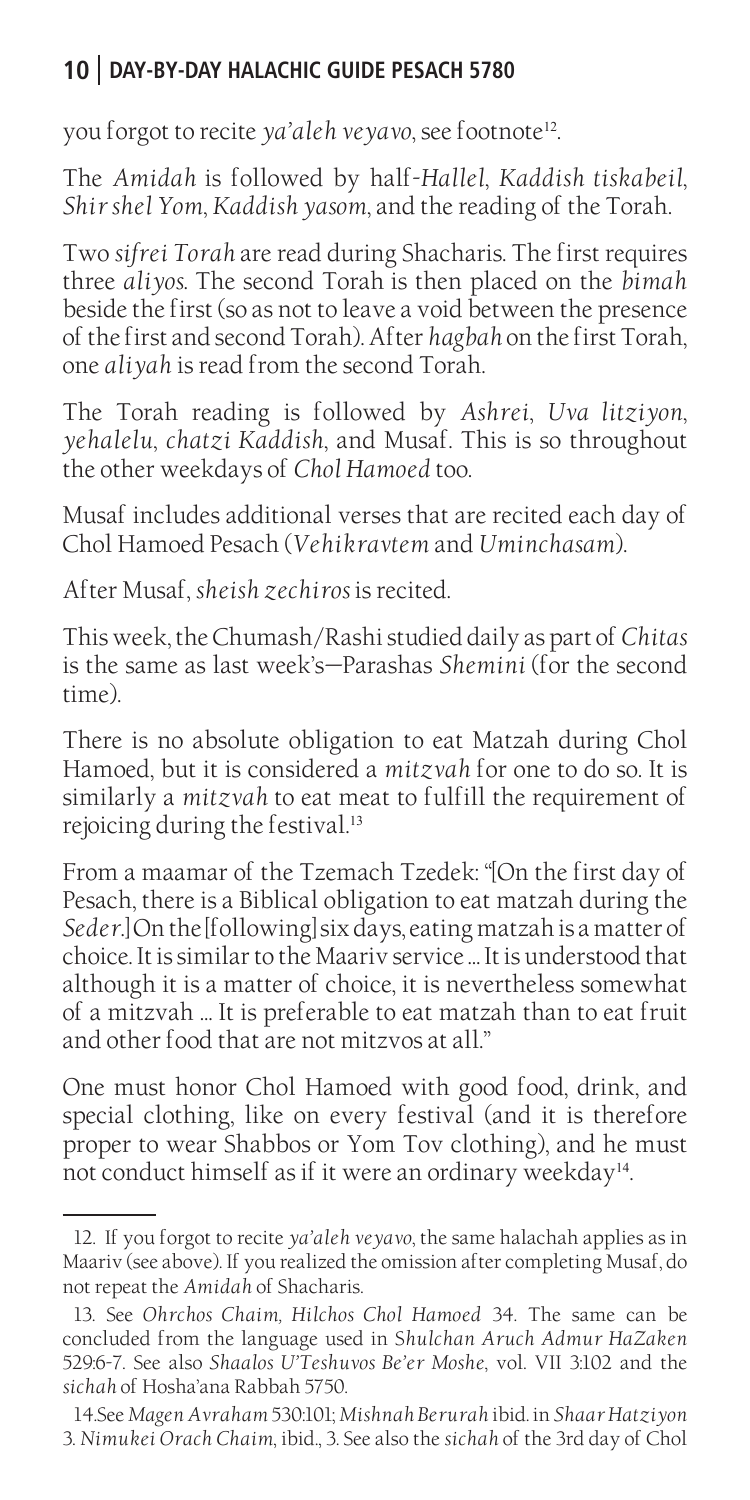#### **BY THE BADATZ OF CROWN HEIGHTS 11**

This is not to be taking lightly, in face of *Chazal*'s statement that whoever disgraces the festivals by performing a forbidden activity or conducting himself in the manner of an ordinary weekday in regards to eating and drinking and the like, even if he has much Torah and *mitzvos* to his credit, "he has no portion…and is considered as having worshipped false gods."

Although carrying in the street and lighting a fire, which are forbidden during a festival, are permitted on Chol HaMoed, many other activities are prohibited. For example: business activity; sewing; washing clothes (with the exception of clothing of very young children who soil their clothing regularly); writing (if it is required for Chol Hamoed, it is permitted, but it is customary to make a minor change from the ordinary manner of writing); printing; cutting nails; and taking haircuts.

Many authorities state that activities that are not for the sake of Chol Hamoed are forbidden even if they are neither cumbersome nor time-consuming. Generally speaking, only activities that are both nonprofessional and required for Chol Hamoed or the final days of Yom Tov are permitted. One of the exceptions to this principle are activities pertaining to food supply and preparation.

Detailed laws legislate the precise definition of "activities that are considered nonprofessional" and the meaning of "required for Chol Hamoed." In summary: an activity that produces a professional result is nevertheless permitted if it is a simple task that does not require significant concentration and a skilled hand. By contrast, if the act itself requires professional expertise, then it is forbidden even for an untrained individual—even if the majority of people know how to execute this particular task. In addition, many activities can be easily postponed to after Yom Tov or skipped entirely, and they are therefore considered not necessary for Chol Hamoed.<sup>15</sup>

In Peleh Yo'eitz, under the entry for Chol Hamoed, the author states, "Many profane the sanctity of Chol Hamoed. As a result of additional activities being permitted during Chol Hamoed that are not permitted on *Yom Tov*, people have come to consider all activities as permissible. They do not try to discover which activities are permissible and which

Hamoed Succos 5740 in *Hosafos L'Sichos Kodesh.*

<sup>15.</sup> These laws were explored at length at the *kinus Torah* that was held during Chol Hamoed Pesach 5777.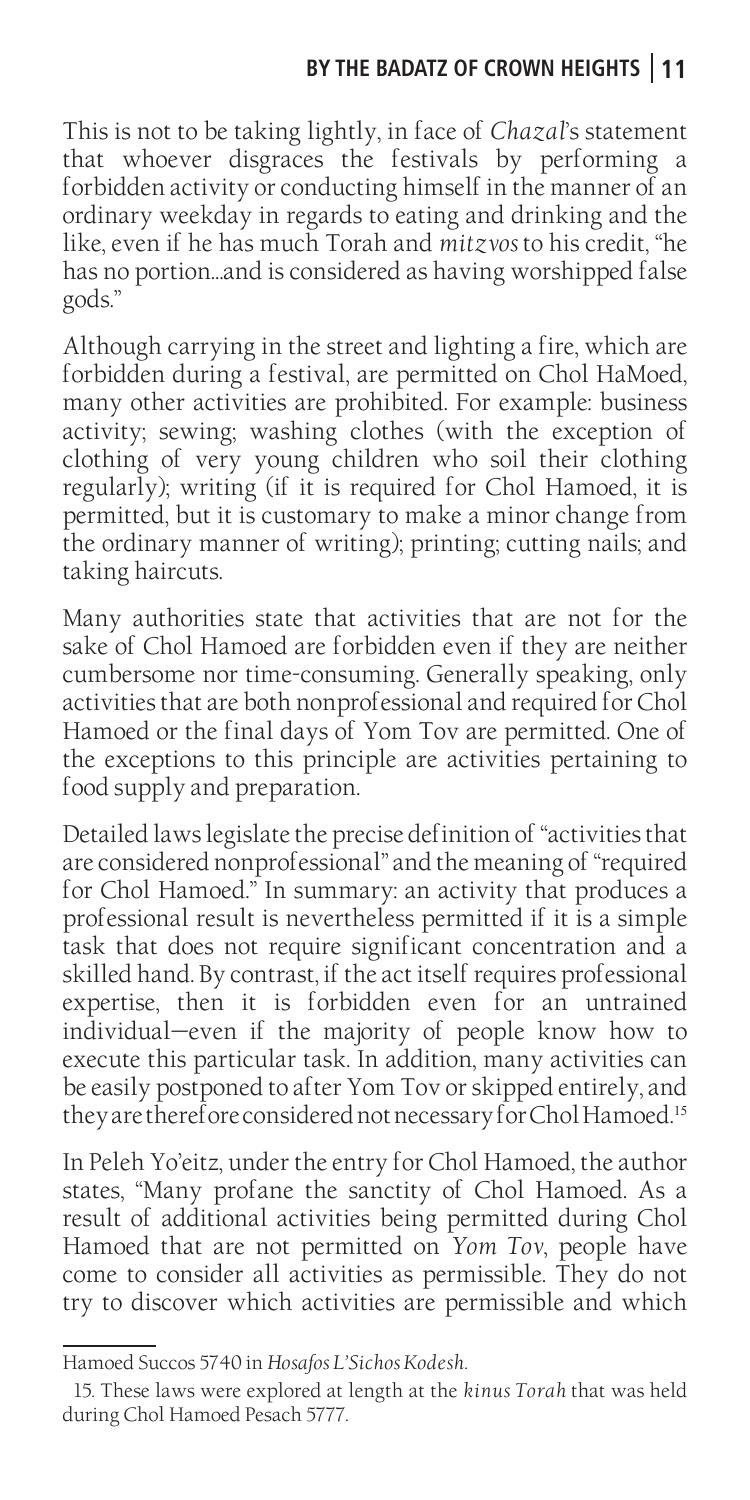are forbidden. Anyone with *yiras shamayim* should try to learn the distinctions from written works or from learned individuals, to avoid transgressing."

Devote time to the study of Torah. The Talmud Yerushlami states that the reason for the restriction on activities during Chol Ha-Moed is in order to facilitate eating, drinking and rejoicing in honor of the festival and for toiling in the study of Torah.

# **MONDAY, NISSAN 19 — THIRD DAY OF CHOL HAMOED**

The latest time for reciting the morning *Shema* is **9:35 am**.

The *tefillos* are the same as yesterday's, with the exception of the Torah reading.

# **TUESDAY, NISSAN 20 — FOURTH DAY OF CHOL HAMOED, EREV SHEVI'I SHEL PESACH**

The latest time for reciting the morning *Shema* is **9:35 am**.

The *tefillos* are the same as yesterday's, with the exception of the Torah reading.

Although it is forbidden to have blood drawn on *erev Yom Tov*, it is permissible to do so today, on *erev Shevi'i shel Pesach*, for the final days of Pesach are part and parcel of the Pesach festival and do not constitute a separate Yom Tov.

Do not sit down to a meal after the tenth halachic hour of the day, from **4:15 pm**, so as not to ruin your appetite for tonight's Yom Tov meal.

One should immerse in a *mikveh* today, to purify himself before the onset of Yom Tov.

"We saw great revelations by our Rebbeim on *Shevi'i shel Pesach*," the Frierdiker Rebbe once revealed.<sup>16</sup> "The order of the day began after midday on *erev Shevi'i shel Pesach*. The immersion in a *mikveh* on *erev Shevi'i shel Pesach* was different from the immersion in a *mikveh* on *erev Shabbos* and the other festivals, and even from the immersion in a *mikveh*  on *erev Rosh Hashanah* and *erev Yom Kippur*."

"The immersion in a *mikveh* on *erev Shevi'i shel Pesach* was

<sup>16.</sup> *Sefer HaSichos* 5703, p. 85. See the continuation of that description, at great length.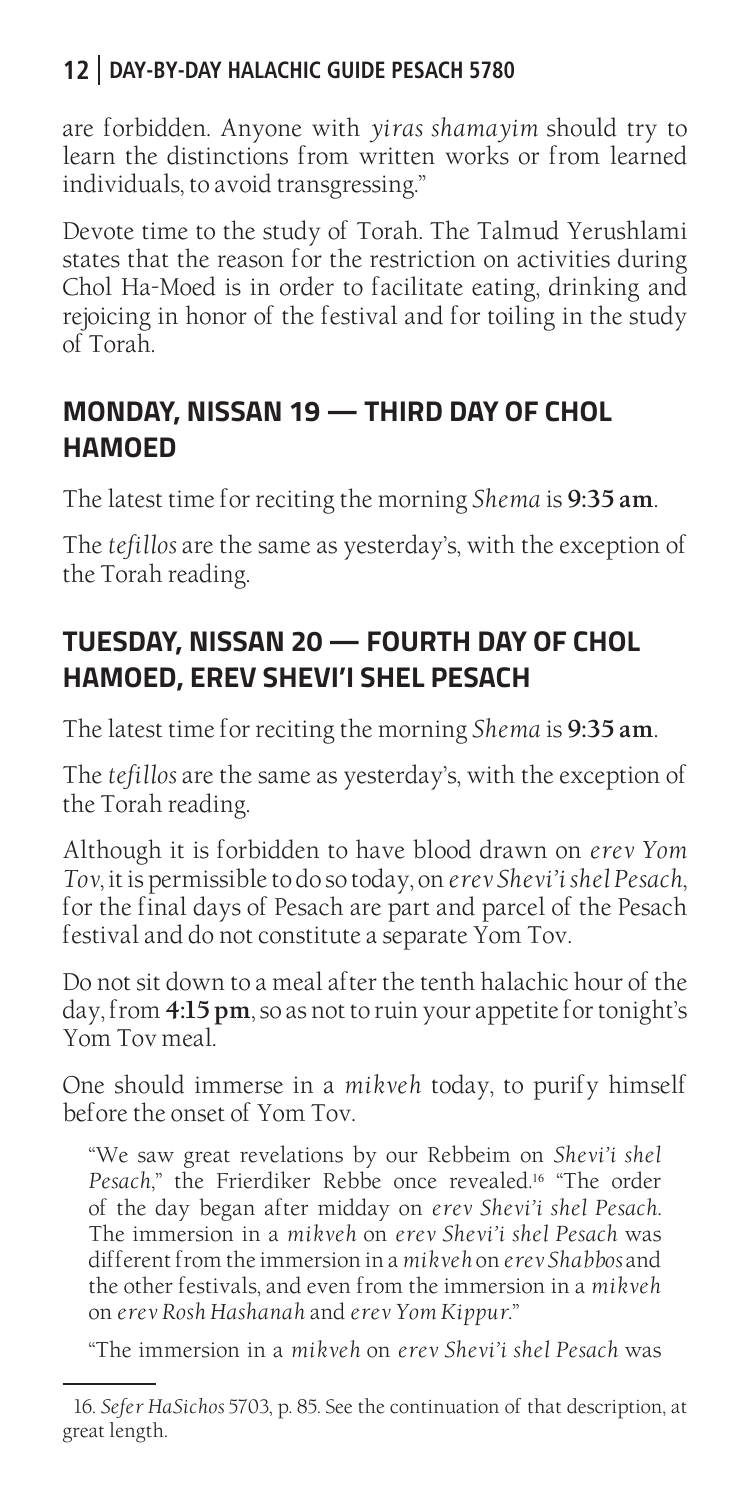strongly connected to those matters that were accomplished in the *sefiros* of the upper worlds and in the soul levels within each Jewish person."<sup>17</sup>

A flame must be prepared today that will remain lit at least until the second night of Yom Tov, from which to draw fire for the second night's candle lighting. A gas flame may be used for this purpose.

Regarding preparing the candleholders today so they can be used for the second night of Yom Tov, see above on Erev Pesach.

Check your pockets before sunset, especially that you wore Shabbos and Yom Tov clothing during the day, to make sure there is no *muktzah*.

*Tzedakah* should be given in advance for the two days of Yom Tov.

Candle lighting is at **7:16 pm**, 18 minutes before sunset. Only the blessing for Yom Tov (*lehadlik ner shel Yom Tov*) is recited, and **not** *Shehechiyanu*.

# **TUESDAY NIGHT, EVE NISSAN 21 — LEIL SHEVI'I SHEL PESACH**

The Frierdiker Rebbe quoted his father, the Rebbe Rashab, as exclaiming: "*Shevi'i shel Pesach* is accessible to all! There are times of revelation of *atzmus* (Hashem's 'Essence'), such as [referred to in the verse] *'Hashem has revealed His holy arm.'*<sup>18</sup> Well, *Shevi'i shel Pesach* is one of these times, where everyone can 'take.' We must treat each second as precious!"

The joy of *Shevi'i shel Pesach* and *Acharon shel Pesach* is far greater than that of the earlier days of Pesach.

Maariv begins with *Shir hama'alos*. The *Amidah* for *shalosh regalim* is recited. It is **not** followed by *Hallel* as on the first two nights of Pesach. It is followed by *Sefiras Haomer* (six days).

Someone who did not light the Yom Tovcandles before sunset may do so now, provided the fire is drawn from a flame that remained lit from before the start of Yom Tov.

*Kiddush* begins with the *Askinu seudasa* for *shalosh regalim*,

<sup>17.</sup> *Ibid.,* p. 87

<sup>18.</sup> *Yeshayah* 52:10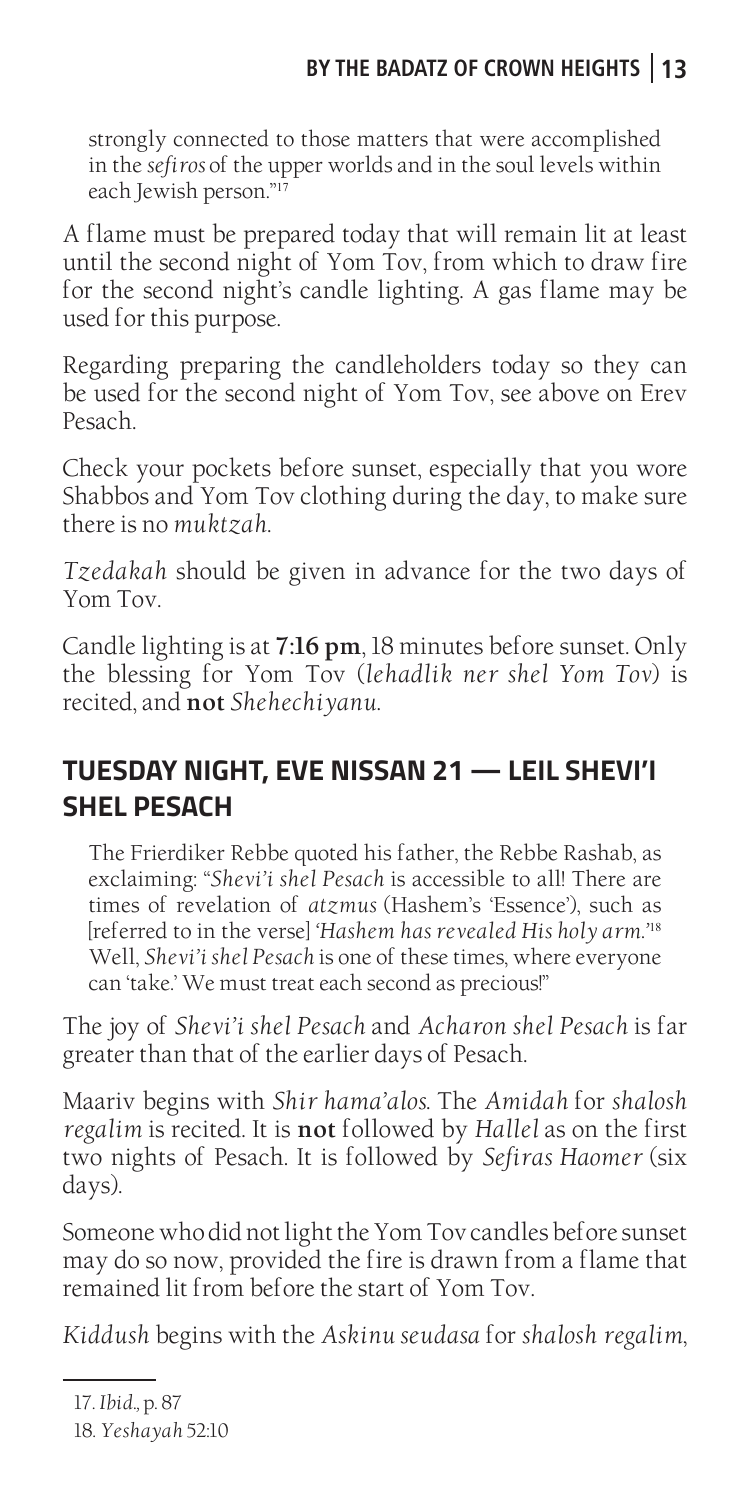followed by *savri moranan*, *borei pri hagafen*, and *mekadesh Yisrael v'haZemanim*. The blessing of *Shehechiyanu* is **not**  recited.

The Rebbe revealed that although *Shehechiyanu* is not recited on the final days of Pesach, the Chabad Rebbeim would make a point of mentioning the blessing through actively discussing its absence on these days.<sup>19</sup>

*Ya'aleh veyavo* is included in *birchas hamazon*, as well as the *harachaman* for Yom Tov. If you omitted *ya'aleh veyavo*, see footnote above, for the first night of Pesach.

In the town of Lubavitch, it was customary to remain awake the entire night of *Shevi'i shel Pesach*. The Frierdiker Rebbe confirmed,<sup>20 "In</sup> Lubavitch, there were nights on which we did not recite *krias shema she'al hamitah* [the prayer before retiring]—*Shevi'i shel Pesach…*" Someone who remains awake must engage in Torah study all night.

Unlike the eve of Shavuos, on which it is customary to remain awake all night and individually recite a prepared text (Tikkun Leil Shavuos), the Frierdiker Rebbe testified<sup>21</sup> that not only is there no corresponding custom on the eve of *Shevi'i shel Pesach*, but "I never even heard so much as a reason supporting the idea of reciting a *tikkun* on *Shevi'i shel Pesach*."

Although it is meritorious to remain awake throughout the night, nevertheless, an individual who feels overcome with exhaustion to the point that he is uncertain whether he will be able to stand properly for the next day's prayers should indeed rest a bit towards dawn so that he will be able to stand and pray with full concentration and alertness. It is considered a mitzvah for him to take this brief nap. If he forces himself to remain awake nonetheless and subsequently finds himself losing concentration or dozing off during the *Shema* and the *Amidah* the next morning, he has lost far more than he has gained.

*Alos hashachar* (break of dawn) is at **4:50 am**.

<sup>19.</sup> *Sichas Acharon shel Pesach* 5743. For the significance of this blessing's absence, see *Sichas Acharon shel Pesach* 5723 and *Likkutei Sichos*, vol. 37, p. 19, fn. 43.

<sup>20.</sup> *Sefer HaSichos* 5702, p. 100

<sup>21.</sup> *Ibid*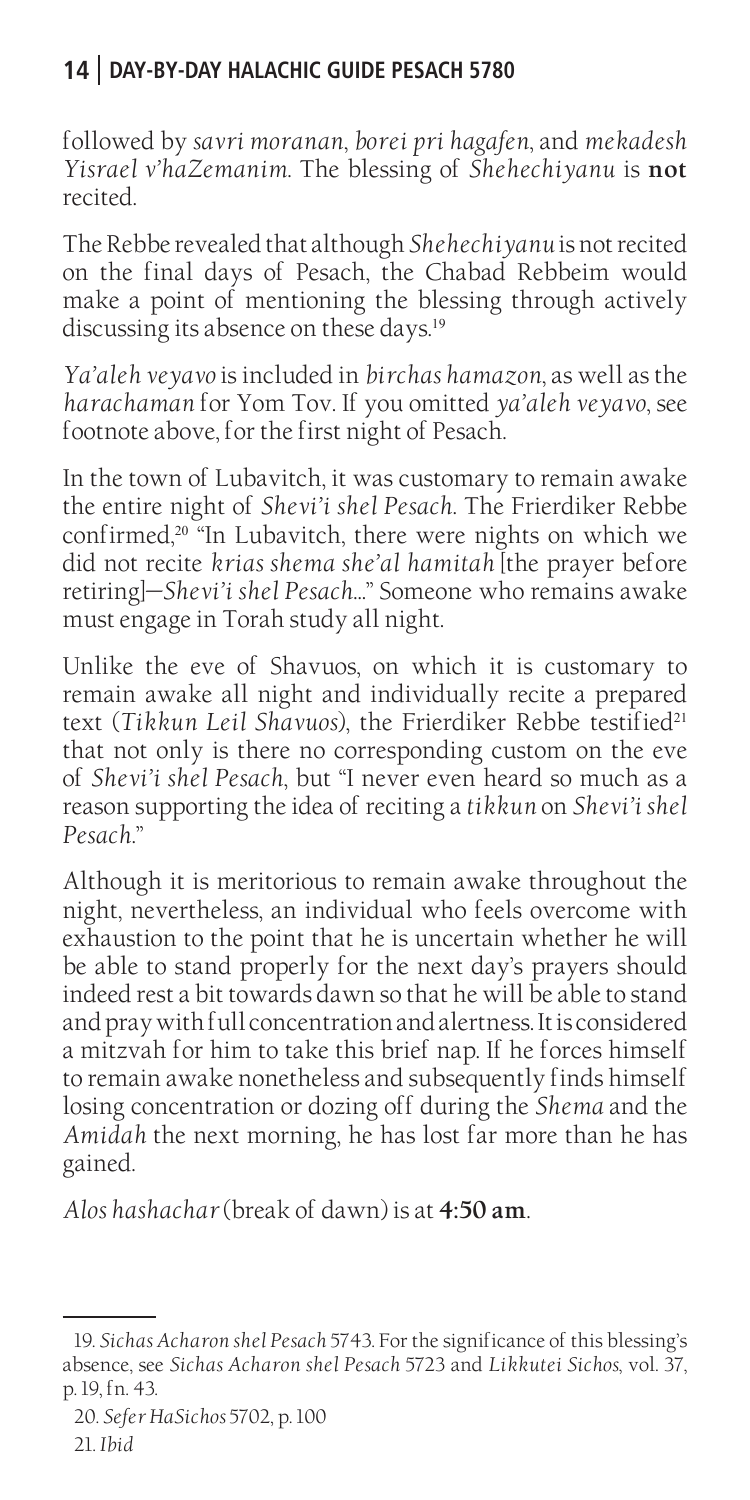# **WEDNESDAY, NISSAN 21 — SHEVI'I SHEL PESACH**

When faced with the option of remaining awake and praying *Shacharis* at sunrise, or going to sleep in order to pray in a refreshed state of mind, the Rebbe favored the second option if sleeping would permit a person to pray with greater concentration. The Rebbe noted, however, that what works for one person will not necessarily work for another. Some feel invigorated after a brief nap, while others feel even groggier than before it. The Frierdiker Rebbe related that the Rebbe Rashab would sometimes sleep first, although it is unclear whether this was his prevalent custom.

Be very careful to recite *Shema* within its proper time in the morning. Someone who, G-d forbid, failed to do so, he has undone the good he accomplished by staying awake the previous night.

The earliest time for the morning *Shema* is at **5:25 am**. Although not ideal, someone who recited *Shema* after the break of dawn, **4:50 am** has fulfilled their obligation.

*Shema* must be recited this morning before **9:34 am**.

Before going to sleep in the morning after studying the entire night, arrange for someone to awaken you on time to recite the morning *Shema* and *Shacharis*. It is not forbidden by *halachah* to go to sleep even if there is no one to awaken you for this purpose, nevertheless, it is clearly unwise and inappropriate if it may result in sleeping past the deadline and neglecting the biblical commandment to recite the morning *Shema* in its proper time.

As a precaution, it is worth reciting the *Shema* immediately after dawn, bearing in mind that if you do not have an opportunity to repeat the *Shema* in the ideal time established by *Chazal* (later than **5:25 am** but before **9:34 am**), you will have nevertheless fulfilled your obligation.

It is our custom to recite all the morning Brachos as usual, including *al netilas yadayim* and *Elokei neshamah* (based on a secret—unofficial—directive of the Frierdiker Rebbe), even for someone remained awake the entire night and did not change their clothing. Nevertheless, if possible, it is better to sleep a little before reciting the blessings. The only difference between the one who slept during the night and one who remained awake is that the former may recite these blessings after midnight, while the latter must wait until after dawn to recite these blessings. The same applies to *birchas haTorah*.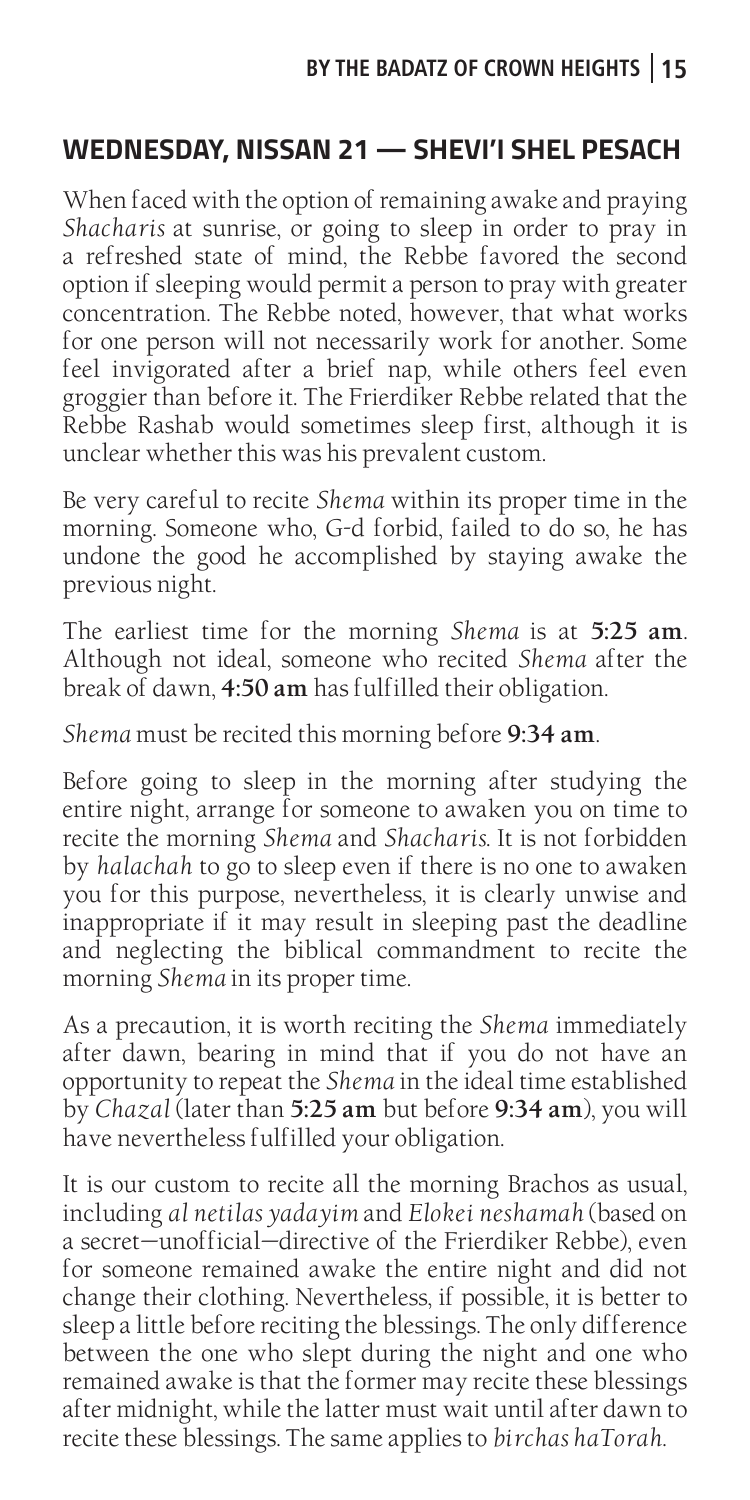The blessing over *tzitzis* may not be recited if the same pair of *tzitzis* was worn throughout the night and was not changed in the morning. It is best to recite the blessing over another pair, and thereby exempt the original pair from a blessing.

The *Amidah* for *shalosh regalim* is recited during Shacharis, followed by half-*Hallel*. When the ark is opened, the *Yud Gimmel Middos* (Thirteen Divine Attributes – *Hashem, Hashem, Keil Rachum*, etc.), followed by *Ribbono shel Olam*, are recited before removing the *sifrei* Torah from the ark.

The congregation stands for the reading of the *Shirah* (*Az yashir—*the Song of the Sea).

The Haftorah, "*Vayidaber David es hashirah hazos"* (from the Book of Shmuel) is read. It is similarly a *shirah* (song of praise), reflecting the *shirah* that was read from the Torah, and it also mentions the miracles of the Exodus from Egypt. ("*He sent forth arrows and dispersed them, lightning, and confounded them; the ocean bed became visible, the foundations of the world were exposed...*")

The *Amidah* of Musaf for *shalosh regalim* is recited, including the verses that describe the offerings of the final days of Pesach (*Vehikravtem*).

The *kohanim* recite *birchas kohanim* during the *chazzan*'s repetition. See above ("First Day of Pesach") for more details on this.

S*heish zechiros* is recited after Musaf.

**Law of Redemption:** *Shalmei simchah* are not offered on *Shevi'i shel Pesach* "because the [spiritual] level of the joy of *Shevi'i shel Pesach* is so very great that it cannot be revealed in an internalized manner, which would [usually] be accomplished through eating [the meat of the *korban*]."<sup>22</sup>

*Kiddush* includes *Askinu seudasa*, *Eileh mo'adei*, and *borei pri hagafen*.

The details of the personal obligation to rejoice and take

<sup>22.</sup> The Alter Rebbe in *Likkutei Torah* [second *maamar* entitled *Sheishes Yamim*].

In the original *maamar*, the assertion that *shalmei simchah* are not offered on *Shevi'i shel Pesach* is marked with *tzarich iyun—*"this requires investigation"—in parentheses. The Rebbe explains that this comment was added by the Tzemach Tzedek. For the debate on this issue, see *Sha'alos uTeshuvos Divrei Nechemya*, *Even Ha'ezer* (*Likkut*). This is explained at length in *Sichas Acharon shel Pesach* 5724.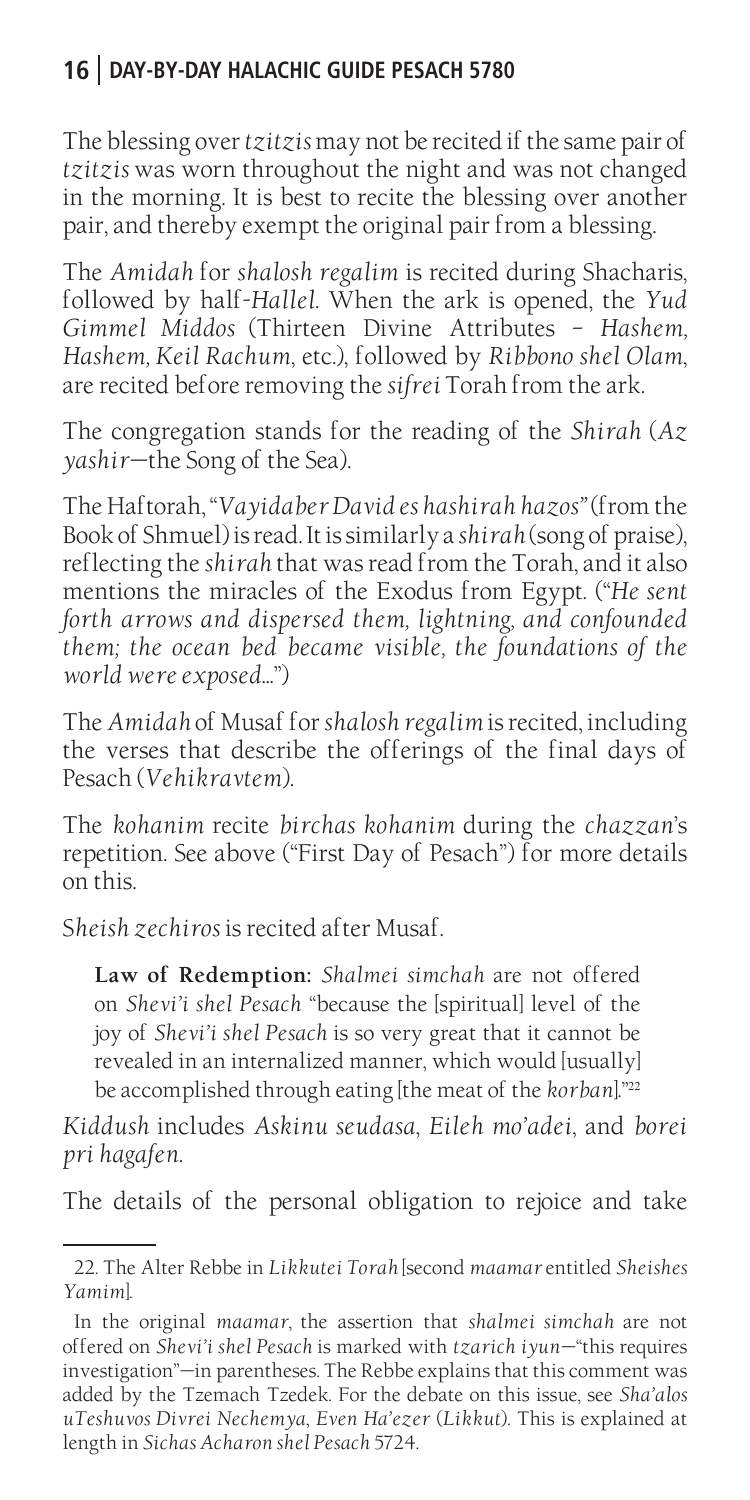pleasure in the Yom Tov are described above ("First Day of Pesach").

Do not sit down to a meal from the tenth halachic hour of the day onward, starting at **4:15 pm**, to avoid ruining his appetite for the second night's festive meal. However, if someone failed to eat their Yom Tov meal before this time, they should do so even after this time.

The *amidah* of *shalosh regalim* is recited during Minchah.

*Tahaluchah*: The Rebbe says,<sup>23</sup> "It has been customary for many years now to visit *shuls* in many different neighborhoods, on each festival, in order to increase the joy of the festival through uniting with the many Jews of other neighborhoods, and especially through sharing words of Torah (*"Hashem's laws are just, they gladden the heart"*)—teachings culled from both *nigleh* and *penimius haTorah*."

It is forbidden to prepare anything for the second night or day of Yom Tov before the first day of Yom Tov has concluded, at **8:19 pm**.

## **WEDNESDAY NIGHT, EVE OF NISSAN 22 — LEIL ACHARON SHEL PESACH**

Light the candles **after 8:19 pm** from a flame that has remained lit from before the onset of Yom Tov.

According to Chabad custom, the candles may be lit right away at the above-mentioned time for candle lighting. There is no reason or purpose for delaying just in order to light the candles right before *kiddush*.

The candles must be lit using a pre-existing flame. See above ("Second Night of Pesach") for more details on how to prepare the candles to light tonight.

 The blessing of *lehadlik neir shel Yom Tov* is recited*. Shehechiyanu* is **not** recited.

Tonight's Maariv and Kiddush are identical to yesterday's.

 A revelation of the light of Moshiach shines forth during *Acharon shel Pesach*.

It is Chabad custom to eat *gebroktz*—matzah that has come in contact with liquid, also called *matzah sheruyah*—during

<sup>23.</sup> *Sefer HaSichos* 5751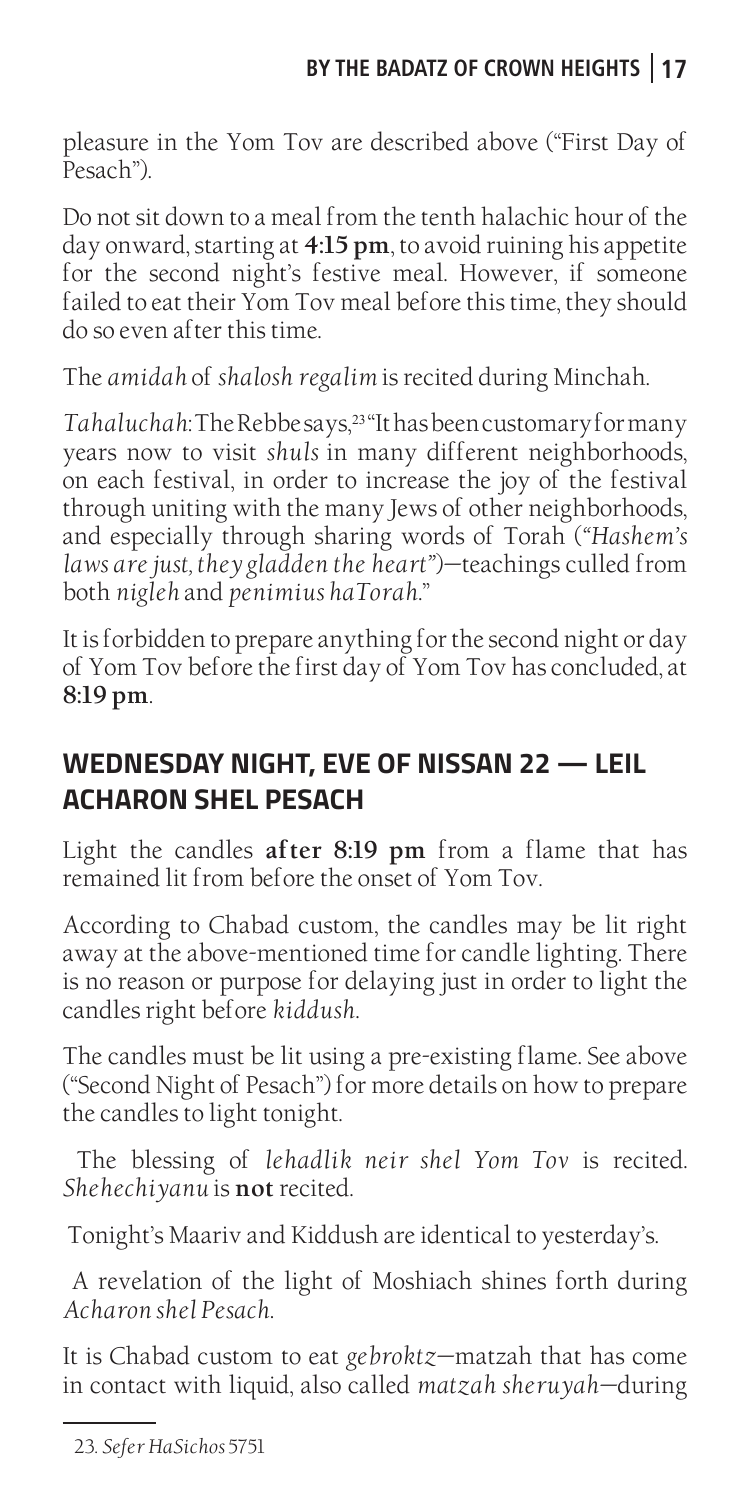each meal on *Acharon shel Pesach*, at night and by day. Is it customary to be extra scrupulous to wet the matzah. The Rebbe says,<sup>24</sup> "We saw how the Rebbeim were careful to wet their matzah with each and every food [that was served]."

After wetting the fingertips with *mayim acharonim*, they are passed across the lips, as is done throughout the year.

*Birkas hamazon* is identical to yesterday's.

# **THURSDAY, NISSAN 22 — ACHARON SHEL PESACH**

The latest time for reciting the morning *Shema* is **9:33 am**.

Shacharis is identical to yesterday's.

 The Haftorah, "*Od hayom b'Nov*" is read, to commemorate the miraculous downfall of Sancheirev that occurred on the night of Pesach. The deeper significance of this Haftorah is that it describes the victory of King Chizkiyahu, whom Hashem initially planned to appoint as the Moshiach. Similarly, the light of Moshiach shines forth on *Acharon shel* Pesach.

*Yizkor* is recited, followed by *Av harachamim*. *Av harachamim* may be recited even by those who do not recite *yizkor.*<sup>25</sup>

Musaf and Kiddush are identical to yesterday's.

It is stated in *Luach HaYom Yom* and also in *Sefer HaMinhagim Chabad,*<sup>26</sup> that "during the day [of *Acharon shel Pesach*], we are *mehader* to recite *kiddush*, then pray Minchah, and to only then eat the Yom Tov meal." In actual practice, this custom is not observed.<sup>27</sup>

Minchah is identical to yesterday's.

24. *Likkutei Sichos*, vol. 22, p. 31. See there at length for the explanation of this practice.

25. Regarding *Av harachamim*, the Rebbe notes that it is up to each individual who is not reciting *yizkor* to decide whether he desires to recite *av harachamim* or not. The prayer is a form of *yizkor* (remembrance) for the general community, which is why it is usually not recited during special days when *tachanun* is not recited. However, since individuals do recite *yizkor* today, and the *yizkor* service includes this prayer, it is therefore acceptable for those not reciting *yizkor* to recite this prayer as well.

26. p. 43

27. For the Rebbe's explanation, see *Roshei Devarim Seudas Leil Shevi'i shel Pesach* 5729.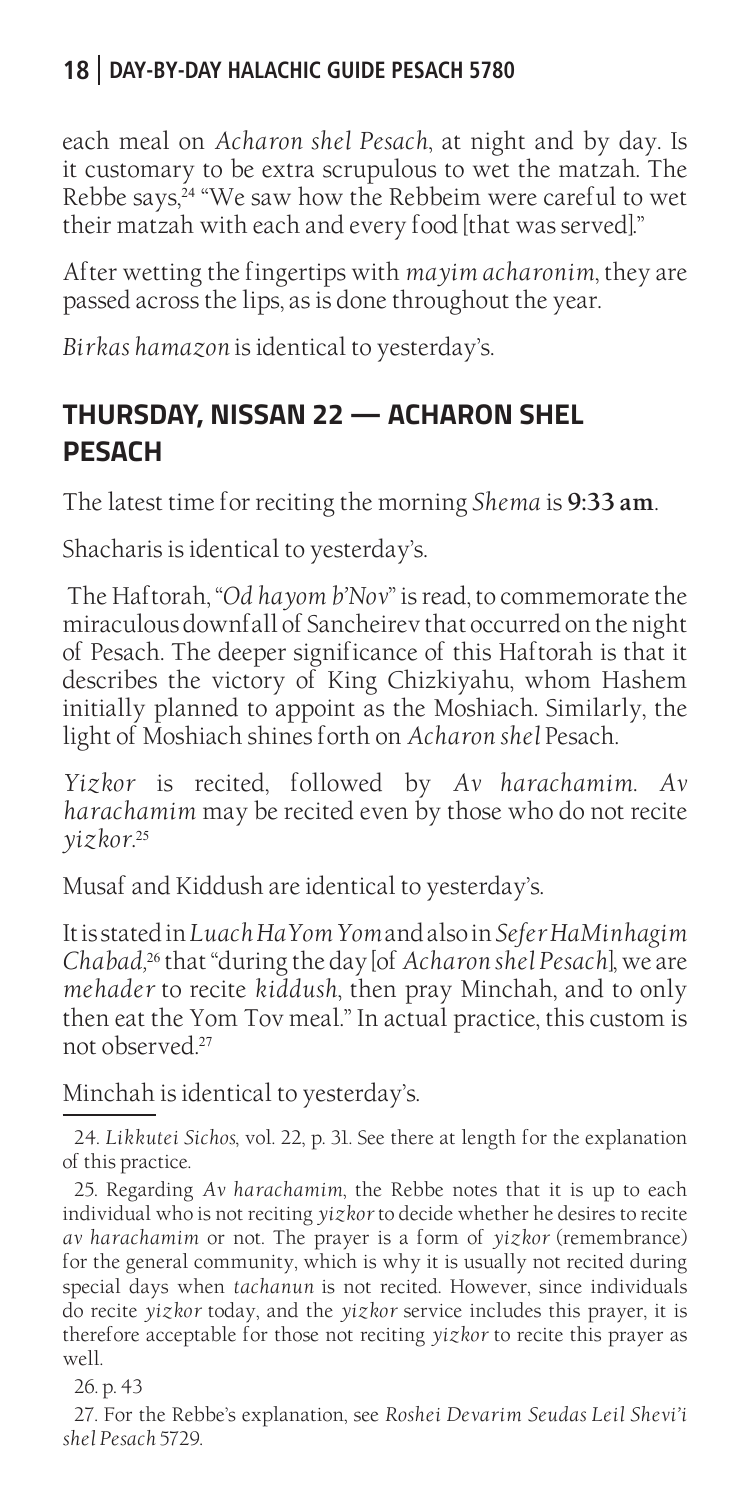The Baal Shem Tov would eat three festive meals on *Acharon shel Pesach*. He would refer to the final meal as "*Moshiach's Seudah*" (Moshiach's meal).

The Frierdiker Rebbe related that of the Baal Shem Tov's three meals on *Acharon shel Pesach*, the final one was held in the afternoon, towards evening (and the close of the festival), and that it was called "*Se'udas Moshiach*" because the light of Moshiach is revealed on *Acharon shel Pesach*.

The entry for *Acharon shel Pesach* in *Luach HaYom Yom*  reports that "the practice was introduced in the year 5666, whereby the students of Tomchei Temimim would eat together on *Acharon shel Pesach* in the study hall … The Rebbe [Rashab] ate the festive meal of *Acharon shel Pesach* together with the students, and he instructed that each student be given four cups [of wine]. He then announced, 'This is *Seudas Moshiach*!'"

The Rebbe added,<sup>28</sup> "It is understood that this directive [of the Rebbe Rashab] was not limited to that particular year. Rather, it was for all years [to follow<sup>29]</sup>."

For the *Se'udas Moshiach*, it is customary to wash hands before sunset and eat at least a *kebeizah* of matzah, drink four cups of wine, and sing the *niggunim* of the Chabad Rebbeim.

The Rebbe issued various directives, dispersed across many *sichos*, regarding the four cups of wine at this meal. The following are only a partial collection of these directives:

An effort should be made to ensure that the wine distributed at the *Seudas Moshiach* should specifically belong to the Yeshivah administration. The four cups should not be drunk one after the other, and if it was done in this manner, you have not fulfilled the intention of these four cups; they should be separated by at least a *niggun*.

On another occasion, the Rebbe stated that these cups could be taken with or without gaps in between. Elsewhere the Rebbe directed that because "song is sung only over wine" [referring to the *Levi'im* chanting *Tehillim* in the *Beis Hamikdash* during the pouring of wine libations], therefore the drinking of the four cups must be accompanied with song—and it should certainly be a joyful song. The cups

<sup>28.</sup> *Likkutei Sichos*, vol. 4, p. 1299

<sup>29.</sup> For the significance of this practice's introduction specifically in the year 5666, see *Likkutei Sichos*, vol. 7, p. 277.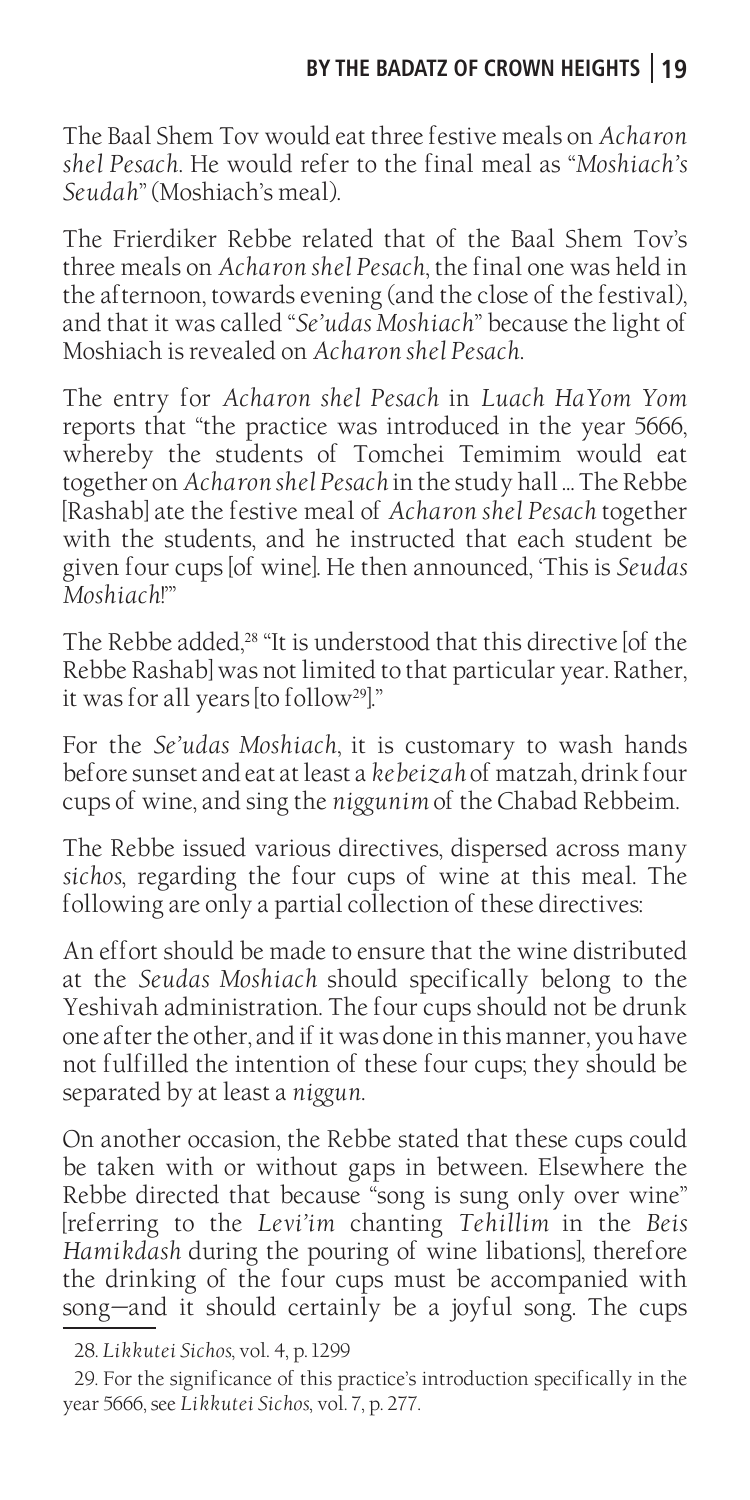should be completely filled. After the four cups, a fifth may be added in order to say *l'chaim*. At the same time, care must be taken to avoid intoxication, by drinking only the majority of each cup, and similar acceptable measures.

The Rebbe stated,<sup>30</sup> "In addition to the fact that all matters of Torah and *mitzvos* (our activities and divine service) serve to hasten and bring the future Redemption, there is a special power in those activities that are more openly associated with Moshiach. Among such activities is the eating of *Seudas Moshiach* on *Acharon shel Pesach* and drinking the four cups of wine during that meal. Just as the four cups on the first nights of Pesach correspond to the Torah's four expressions of Redemption (the Exodus from Egypt), similarly, the four cups of *Seudas Moshiach* on *Acharon shel Pesach* are associated with future Redemption. The fact that *Seudas Moshiach* includes the same number of cups as the first nights of Pesach alludes to the power that every Jew has to immediately proceed from the Redemption from Egypt (the four cups on the first nights of Pesach) to the future Redemption (the four cups on the final day of Pesach) – meaning the Redemption in its literal sense, 'below ten *tefachim*!'"

The footnote on the maamar records:<sup>31</sup> "While reciting the above *maamar*, the Rebbe inserted the following as an independent directive: 'Certainly, everyone will complete all four cups. Even those who are in doubt whether they drank the four cups with the intention that they are associated with the Redemption, they will certainly make it up. After all, these four cups must be drunk in a manner of certainty and clarity. For, as mentioned, this hastens the Redemption.'"

Also:<sup>32</sup> "By celebrating **Moshiach**'s meal even during the times of **exile**, we thereby show that we Jews refuse to accept the state of exile. With this approach, we will very soon 'burn down the walls of exile,' to paraphrase the [Frierdiker] Rebbe. Moshiach will be revealed and he will lead us upright to our Land<sup>"</sup>

"This meal is associated with Moshiach. We must certainly be extremely joyful. At the present time, 'It is forbidden for a person to fill his mouth with laughter,' whereas regarding the future it is stated, '*Then our mouths will be filled with laughter*.' We also witnessed this conduct on the part of the [Frierdiker] Rebbe, who was especially joyful at this meal, more so than during the rest of Pesach, except for the *Sedarim*, during which he was especially joyful—because as stated in *Kisvei HaArizal*, we must be joyful at that time. In general, though,

<sup>30.</sup> *V'hecherim* 5749 – *Sefer HaMaamarim Melukat*, vol. 3, pp. 128-129 31. *Ibid.,* fn. 20

<sup>32.</sup> *Likkutei Sichos*, vol. 7, p. 274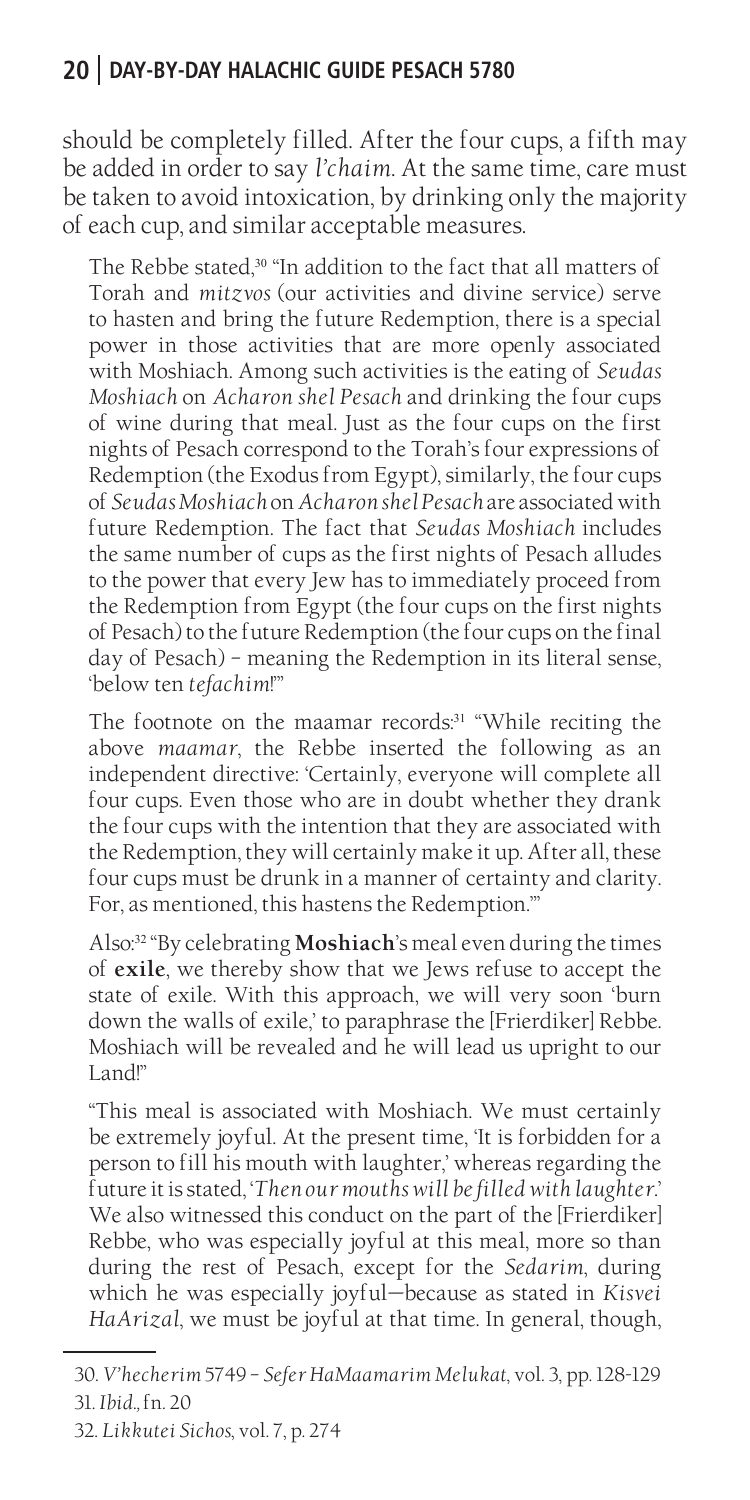from the entire Pesach, the joy of *Acharon shel Pesach* was unique. Say *l'chaim*! Sing a happy *niggun*!"<sup>33</sup>

During the *farbrengen* on *Acharon shel Pesach* 5712 (as recorded in the *hanachah*), the Rebbe announced:

"The [Frierdiker] Rebbe was accustomed to dance *'Moshiach's tantz*' on *Acharon shel Pesach*. This phrase – *'Moshiach's tantz*' – could be explained in two ways: 1. It is a dance that is associated with, and creates a preparation for Moshiach. 2. It is a dance in which Moshiach personally participates.

"Now," the Rebbe continued, "since the interpretation has been left up to us to decide, we will choose the explanation that is better for us, meaning, the second interpretation—that **Moshiach is already present and he is participating and dancing his dance together with us**. Therefore, sing a joyful *niggun* now—*Nye szuritzi chlopszi!* First sing the Alter Rebbe's *niggun*, then sing *Nye szuritzi chlopszi*. (As is known, the [Frierdiker] Rebbe would sometimes first sing the Alter Rebbe's *niggun* and then *Nye szuritzi chlopszi*, and sometimes *Nye szuritzi chlopszi* came first, followed by the Alter Rebbe's *niggun*.) And with this *niggun* of *Nye szuritzi chlopszi*, let them dance Moshiach's *tantz*!"

At that point in the *farbrengen*, the Rebbe instructed the *Chassidim* to sing "a lively *niggun*" by way of preparation for the Alter Rebbe's *niggun*, and that the fourth stanza of the Alter Rebbe's *niggun* be repeated eight times. He then announced:

"Now sing *Nye szuritzi chlopszi* with great joy, with dance— *Moshiach's tantz*! In keeping with the two interpretations mentioned earlier, each person should picture to themselves that Moshiach, regarding whom it is stated, '*He shall be exalted and lifted up, and he shall be very high',*<sup>34</sup> higher even than Adam *haRishon*, even in his exalted state before the sin, is dancing together with us. And at the same time, this dance is a prelude to, and is associated with Moshiach." The *Chassidim* then sang *Nye szuritzi chlopszi*. The Rebbe motioned with his holy hand that each person should dance in his place. The Rebbe himself also danced in his place with intense joy.

If the meal extends into the night after *Acharon shel Pesach*, beyond *tzeis hakochavim*, is permitted to eat *chametz* during his meal—despite the fact that Maariv has not yet prayed, nor was any form of *Havdalah* recited. This is allowed because the prohibition against eating *chametz* during Pesach is not dependent on whether we recite *Havdalah*. 35

<sup>33.</sup> *Hanachah* of *Sichas Acharon shel Pesach* 5713

<sup>34.</sup> *Yeshayahu* 52:13

<sup>35.</sup> This concept is explained in *Likkutei Sichos*, vol. 22, p. 36, based on *Sichas Acharon shel Pesach* 5727 and other talks.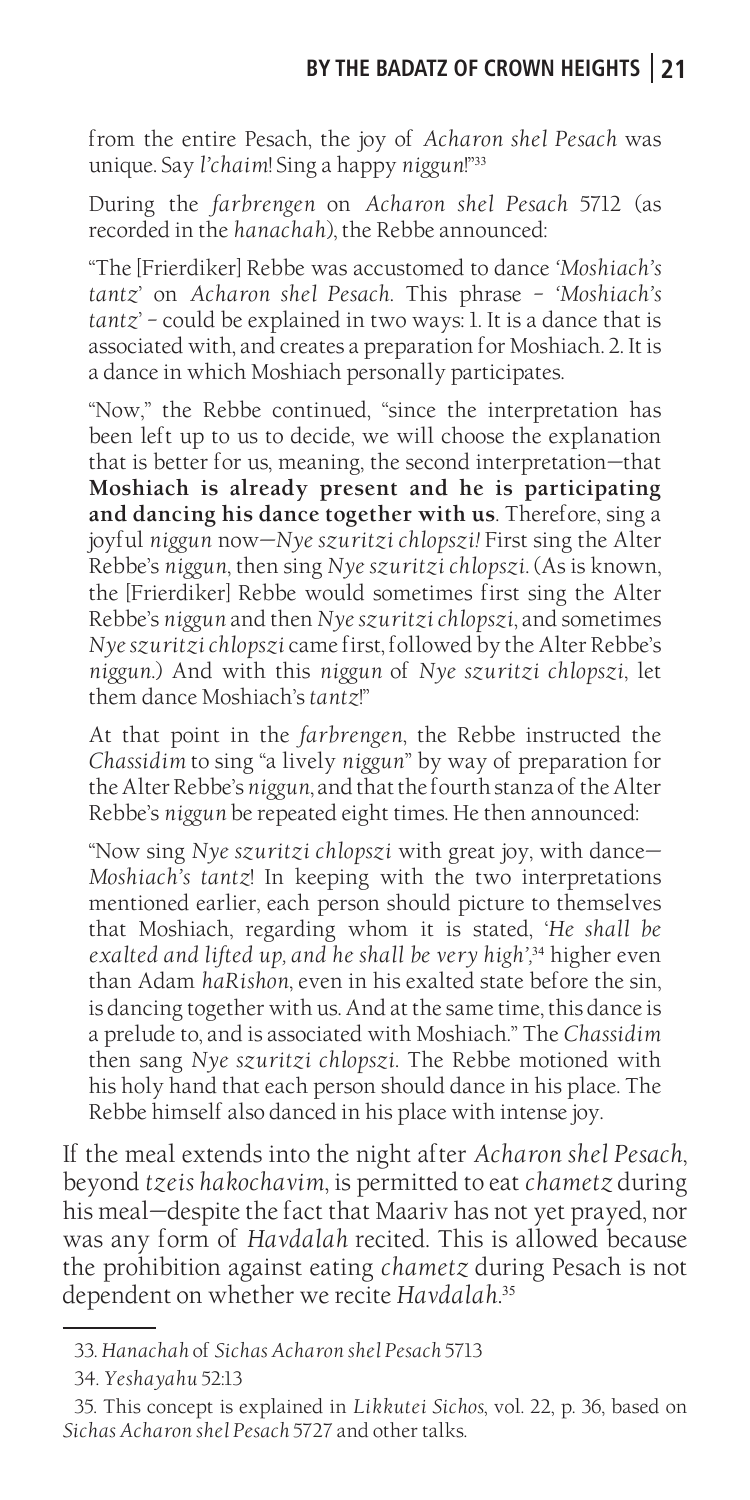Nevertheless, in the *hanachah* of that same *sichah*, the Rebbe is quoted as saying, "However, I did not want to mention this earlier, because I would thereby be invited to this [at the present *farbrengen*], and I never saw our Rebbeim conducting themselves in this manner. Nevertheless, according to the *halachah*, we are permitted to eat as much *chametz* as the *seudah* of Shlomo, [and we may do so even] before reciting *birchas hamazon*—with joy and gladness of heart!"

#### *Yom tov* **ends at 8:20 pm.**

It is permissible to use the *chametz* that was sold to a non-Jew for the duration of Pesach from the moment that Pesach has ended, without waiting at all. It is the longstanding custom of the Rabbanim of the Badatz to exit in the middle of the *farbrengen* in 770 in order to buy back the *chametz* from the non-Jew immediately upon the conclusion of the festival.

The Badatz has in the past issued an advisory that no one should photograph or digitally record in any way at all until after the congregation has prayed the Maariv service. May those who conduct themselves accordingly be blessed!

During Maariv, remember to recite *morid hatal*, *Atah chonantanu*, and *v'sein brachah*. The *Amidah* is followed by *Kaddish shalem*, the counting of the *Omer* (eight days—one week and one day), and *Aleinu*.

The regular text of *Havdalah* is recited, with the omission of the blessings over the spices and fire.

#### **FRIDAY, NISSAN 23 — ISRU CHAG PESACH**

**Law of Redemption:** Once the festival has concluded, the utensils and equipment of the *Beis Hamikdash* are removed from their places and immersed. This is done to purify the Courtyard from the ritual impurity of those ignorant of the laws of ritual purity who came in contact with the equipment during the festival.

**Reminder:** If you have not yet recited the blessing on blooming trees this month, should remember to do so before the end of the month. The blessing is:

בָרוּךְ אַתָּה ה' אֱ–לקינוּ מֶלֶךְ הָעוֹלָם שֶׁלֹא חִסַר בְּעוֹלָמוֹ כְּלוּם וּבָרָא בוֹ בְּרִיוֹת טֹובֹות וְאִילָנֹות טֹובֹות לֵיהָנֹות בָ הֶם בְ נֵי אָדָם.

It is forbidden for any Jew to derive benefit from absolute—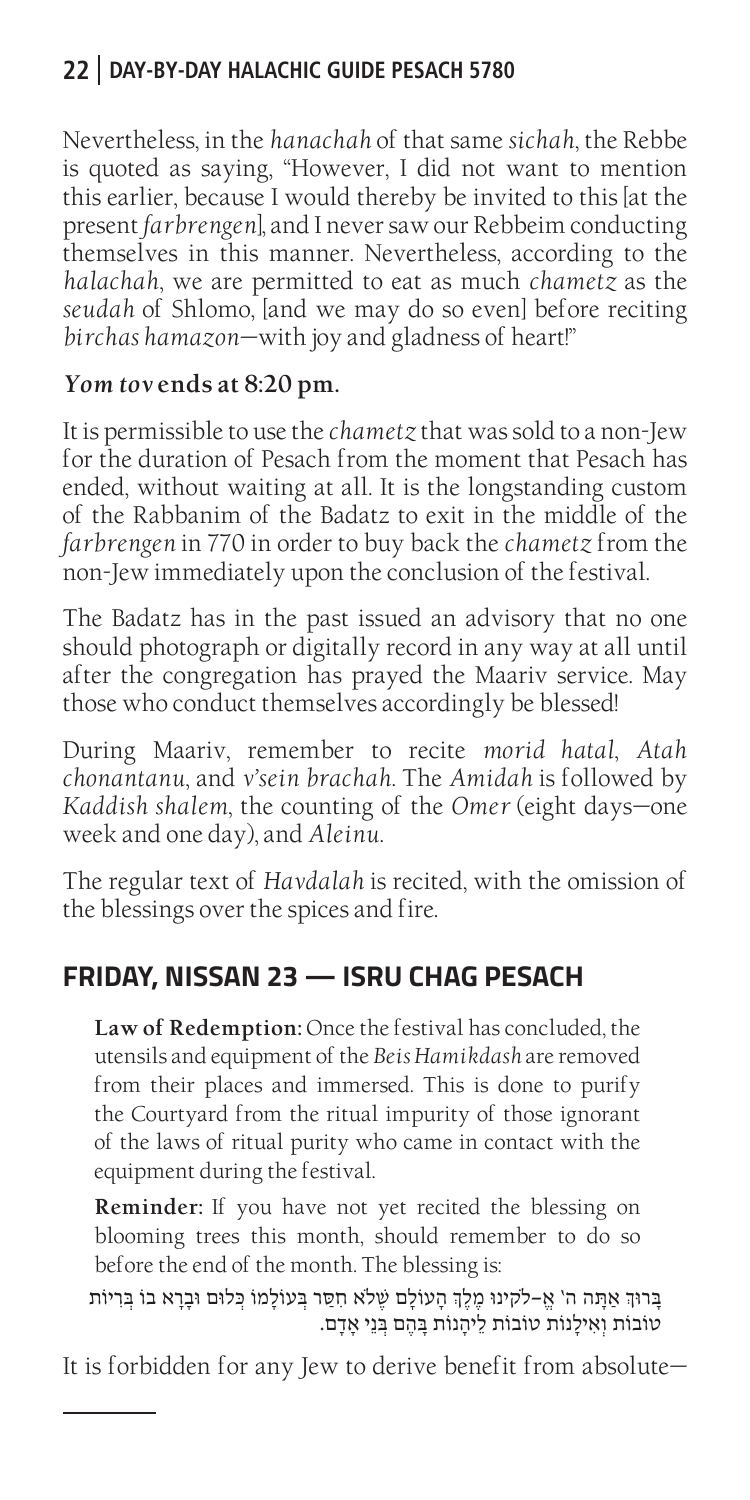grain-based—*chametz* that belonged to a Jew and that remained the property of the Jew during part or all of Pesach. This is a penalty imposed by *Chazal* for his having kept *chametz* during Pesach, thereby transgressing the Torah's prohibitions against owning and seeing *chametz* in anyone's possession during Pesach. *Chazal* extended their absolute ban on such *chametz* even to a case where the owner was a victim of circumstance and was unable to destroy or remove their *chametz*, or even where they were altogether unaware of its existence.

#### **Beware of stores owned by Jews who unfortunately didn't sell their** *chametz***!**

By contrast, *chametz* that was owned by a non-Jew during Pesach may be used and even eaten.

There are many products sold in the Jewish supermarkets that are labeled "*Gebaken noch Pesach*" (Baked after Pesach), and some labels even state that it was baked from flour which was ground after Pesach. The reason for these labels is that some people are careful not to sell absolute *chametz* for the duration of Pesach, and therefore they also do not wish to buy such *chametz* after Pesach from a vendor who sold it*.* However, the reality is that selling absolute *chametz* for the duration of Pesach poses no real halachic problem, and there certainly is absolutely nothing wrong with buying products that were baked before Pesach, as long as they were sold in the proper halachic manner.

In many cases, however, it is possible that despite assurances otherwise these items were actually baked before Pesach, and if indeed they were baked after Pesach, very often the dough had been prepared well before Pesach and only baked after Pesach, which does not make much difference from a halachic standpoint. In most cases, the flour was ground before Pesach—and flour is very often absolute *chametz*; even if the flour was ground after Pesach and the dough prepared after Pesach, the baked products almost always contain added gluten, bread improvers, and many other additives which are all absolute *chametz* and were in possession of the bakery before Pesach. Of course, since the whole "Baked after Pesach" concept is not rooted in halachah, there is no need to be concerned about the flour or additives. It should also be pointed out that many vendors sell the "Baked after Pesach" products immediately after Pesach and leave the pre-Pesach products for subsequent weeks.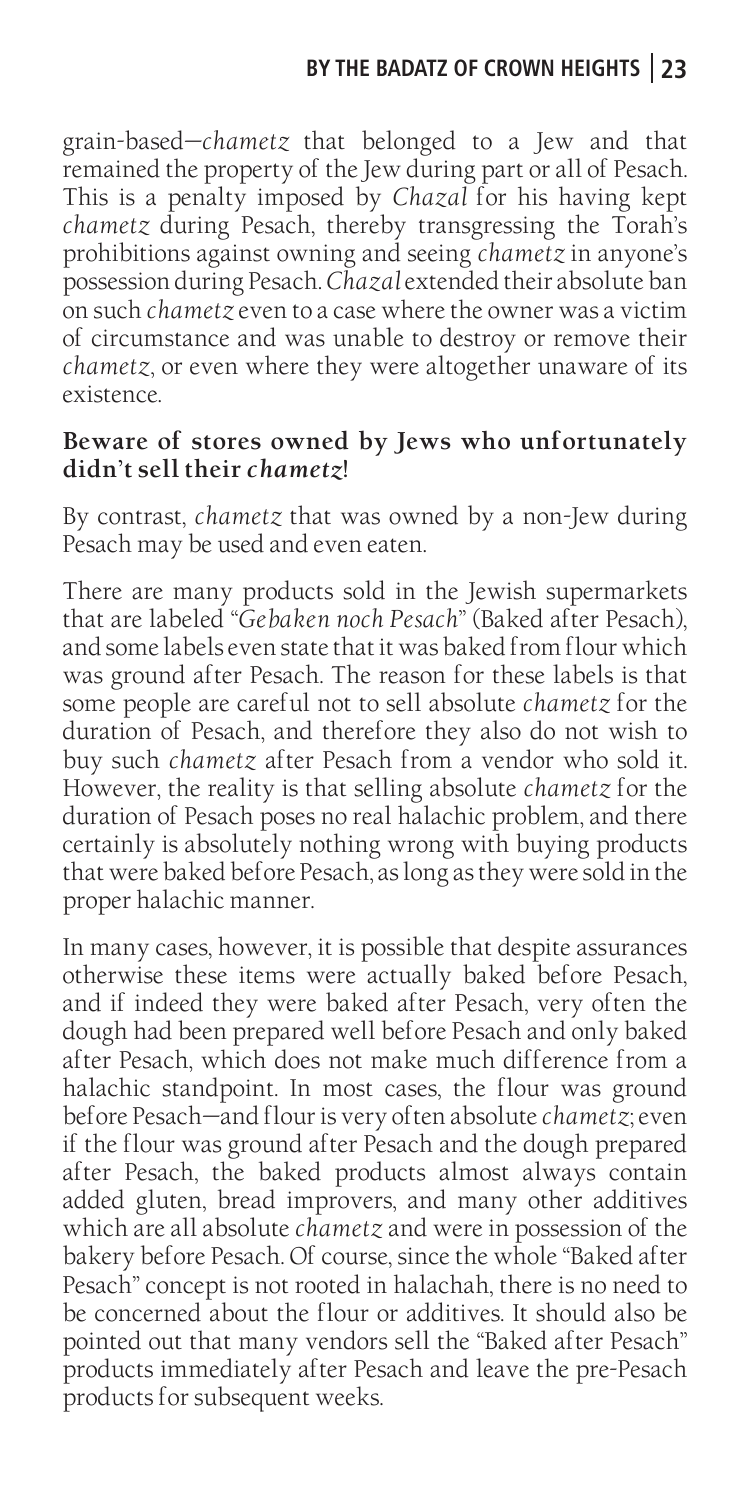The day following a festival is referred to as Isru Chag. This name is derived from the verse, *Isru chag ba'avosim ad karnos hamizbe'ach* ("Bind the festival [offering] with cords until [you bring it to] the horns of the altar").<sup>36</sup> Taken literally, the phrase *isru chag* means to bind the festival itself, which Chazal explain as connecting (binding) the day following the festival with the actual festival, meaning, to celebrate in honor of the festival that has just ended. This celebration, Chazal explain, takes the form of feasting, as alluded to in the alternative meaning of *ba-avosim*—with fattened cattle. The verse's final phrase, "to the horns of the altar," allude to the fact that whoever celebrates by eating and drinking a little more than usual on the day after the festival, and treats it as a minifestival in honor of the departed festival, is considered having built an altar and offered an actual sacrifice to Hashem.

It is customary to eat and drink at little more than usual and to avoid fasting altogether. Even a bride and groom on the day of their wedding, and even someone who marks the anniversary of his parent's passing, is prohibited from fasting. This is only a custom, because according to the strict law, fasting is indeed permitted on *Isru Chag Pesach*. Nevertheless, withholding from fasting in honor of *Isru Chag* brings blessing.

Someone who pledged to give *tzedakah* during *yizkor* should not delay in fulfilling his pledge.

In a Farbrengen on the second day of Shavuos, the Rebbe said:<sup>37</sup>

"The custom has been established over a number of years and in numerous locations to arrange a *kinus Torah* following and in close proximity to all of the three major festivals [Pesach, Shavuos, and Sukkos]… We should strive to publicize this custom wherever it has not yet been implemented, so that the people of those locations will likewise arrange a *kinus Torah* in continuation of, and in proximity to, the festivals - i.e., on the day of *Isru Chag*. They should consider the local conditions and hold the *kinus* during subsequent days instead, if doing so will allow for a larger attendance."

Rabbi Yeshayahu Hertzel relates: In the year 5726, I stood outside the entrance to 770 together with my father-inlaw *HaRav* Yaakov Freidman while a *kinus Torah* was underway on *Isru Chag* Shavuos. The Rebbe approached us and asked, "Why are you standing outside the *Kinus Torah*?!" We attempted to respond that we were dealing with a very

<sup>36.</sup> Tehillim 118

<sup>37.</sup> Second Farbrengen 5749—Hisvaduyos p. 294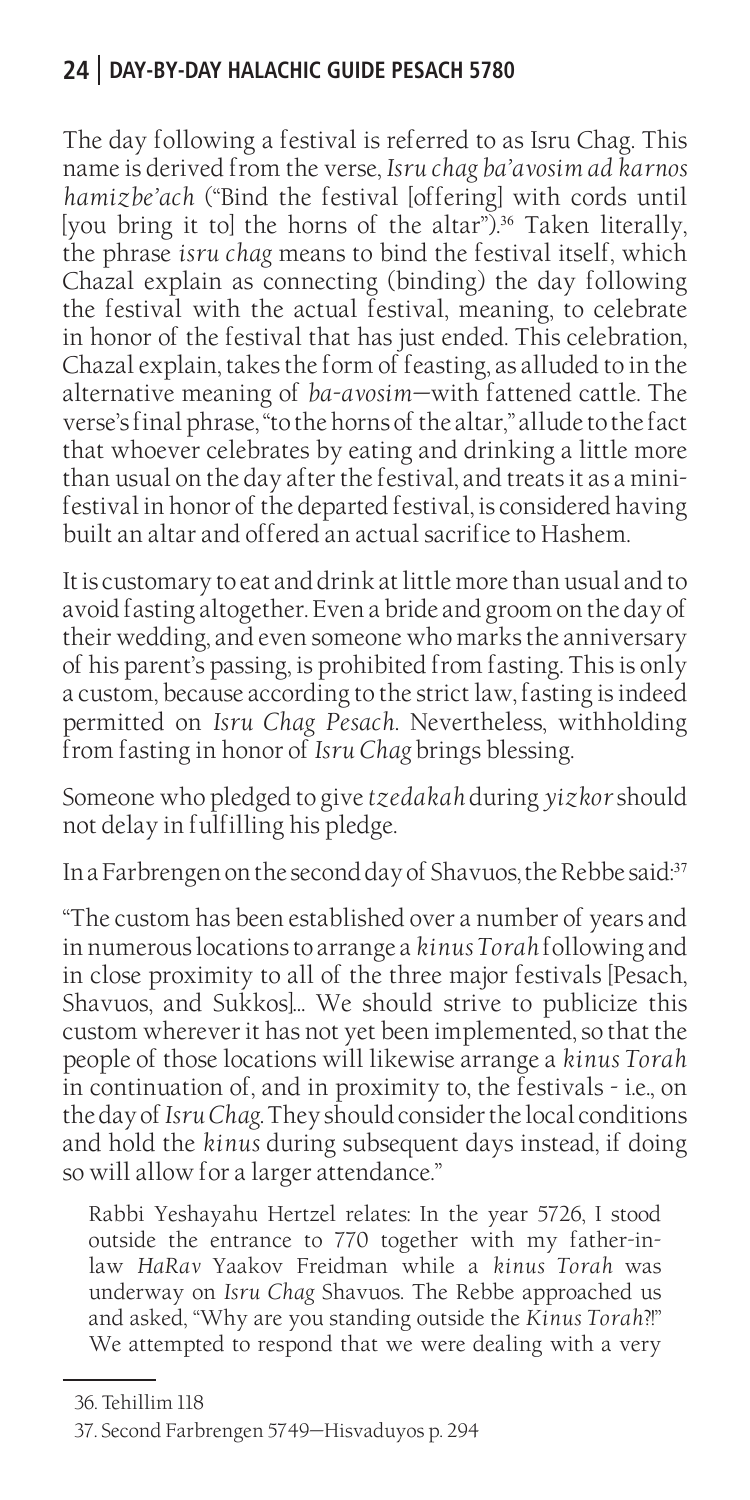important matter—details that were needed for the imminent wedding. But he paid no attention to our response, and again demanded, "Is it not in the middle of Torah?! For weddingrelated matters, you can steal some of your sleep time!" From that moment on, I felt deeply taken by the importance of participating in these *kinusim*, even if it involves some difficulty. When I related this episode during the *kinus Torah* following Shavuos, *HaRav HaGaon* Rabbi Mentlik was extremely pleased. He exclaimed, "Why did you leave such an important matter like this until the end of the *kinus*?!"

When the day following Yom Tov coincides with Erev Shabbos, the Kinus should begin on Friday and continue on Sunday, to facilitate greater participation, even from distant locations. (On Erev Shabbos, not everyone is able to come and participate in a Kinus Torah lest they lose out in their work and accomplishments for Shabbos). If the duration of the Kinus could be extended beyond Sunday, then all the better<sup>38</sup>...!

It is customary in these countries to omit the following throughout the month of Nissan: *Tachanun*, *Vehu rachum*  (usually recited on Mondays and Thursdays), *Lam'natze'ach*  and *tefillah l'David* (as per *minhag Sefard*), *Av harachamim*  after reading the Torah on Shabbos morning, and *Tzidkas'cha*  in Shabbos Minchah. *Tziduk hadin* is not recited over a passing, nor are eulogies delivered. Fasting is also avoided during Nissan, even private fasts, and even on *erev Rosh Chodesh Iyar*. An individual need not fast on the anniversary of his parent's passing.

It is customary to refrain from holding weddings, hearing music, and taking haircuts between Pesach and Shavuos. This is a period of mourning for the twenty-four thousand students of Rabbi Akiva who perished at this time of the year. It is permissible to arrange engagements, including engagement parties, provided they do not include dancing. Needless to say, it is forbidden to hold events that include dancing and merriment for lesser reasons. Friends may hold joyful gatherings, provided they do not involve dancing and extreme joy.

**Candle lighting is at 7:19 pm**, at 18 minutes before sunset.

As recorded in the *hanachah* to *Sichas Shabbos Parashas Acharei* 5711, the Rebbe stated that "the [Frierdiker] Rebbe was accustomed to bless people with *ah gezunten zummer* ("Have a healthy summer") at this time of year. In earlier years, he

<sup>38.</sup> Sichas Acharon Shel Pesach and Shabbos Parshas Acharei 5749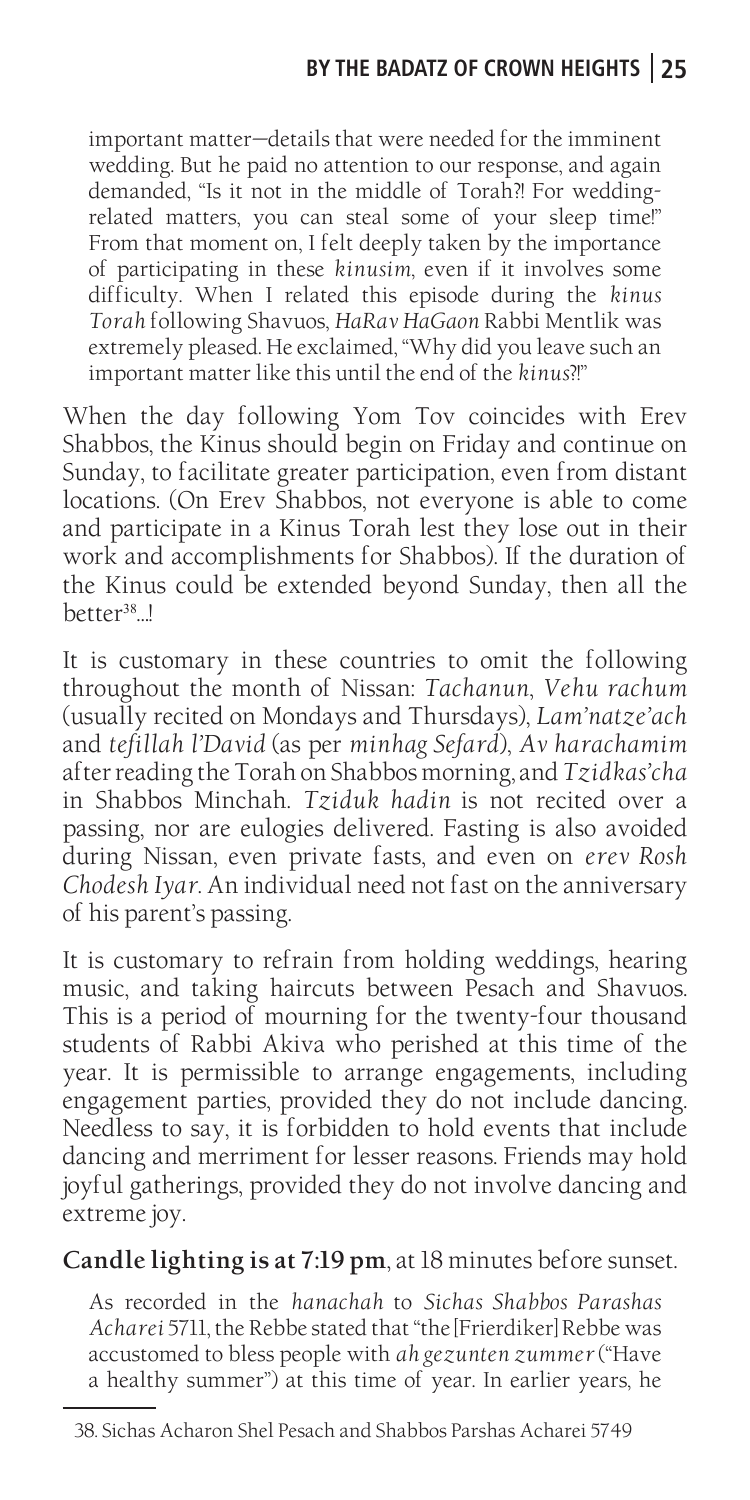used to precede this blessing with a statement that 'in Poland, they are accustomed to give a blessing for a healthy summer.' In later years, he no longer offered an introduction or excuse. Rather, he would issue a straightforward blessing, 'Have a healthy summer!' We should add that he did not intend merely material blessing, but also spiritual blessing. [To explain:] It is common practice—among Jews as well—to devote the summer months to the health of the body. Now, seeing that as Rambam states as *halachah*, "maintaining a whole and healthy body is included in the ways in which we serve Hashem," it is clear that taking care of the body's health during the summer months must be accomplished in a manner that also advances one's spiritual affairs. Have a healthy summer, physically and spiritually!"

**WE WISH OUR READERS AND THE ENTIRE CROWN HEIGHTS COMMUNITY, AMONG THE ENTIRE COMMUNITY OF ANASH WORLDWIDE, AND ALL OUR FELLOW JEWS, A KOSHER AND HAPPY PESACH, A HEALTHY SUMMER, AND ABOVE ALL, THE IMMEDIATE REVELATION OF THE TRUE AND COMPLETE REDEMPTION!**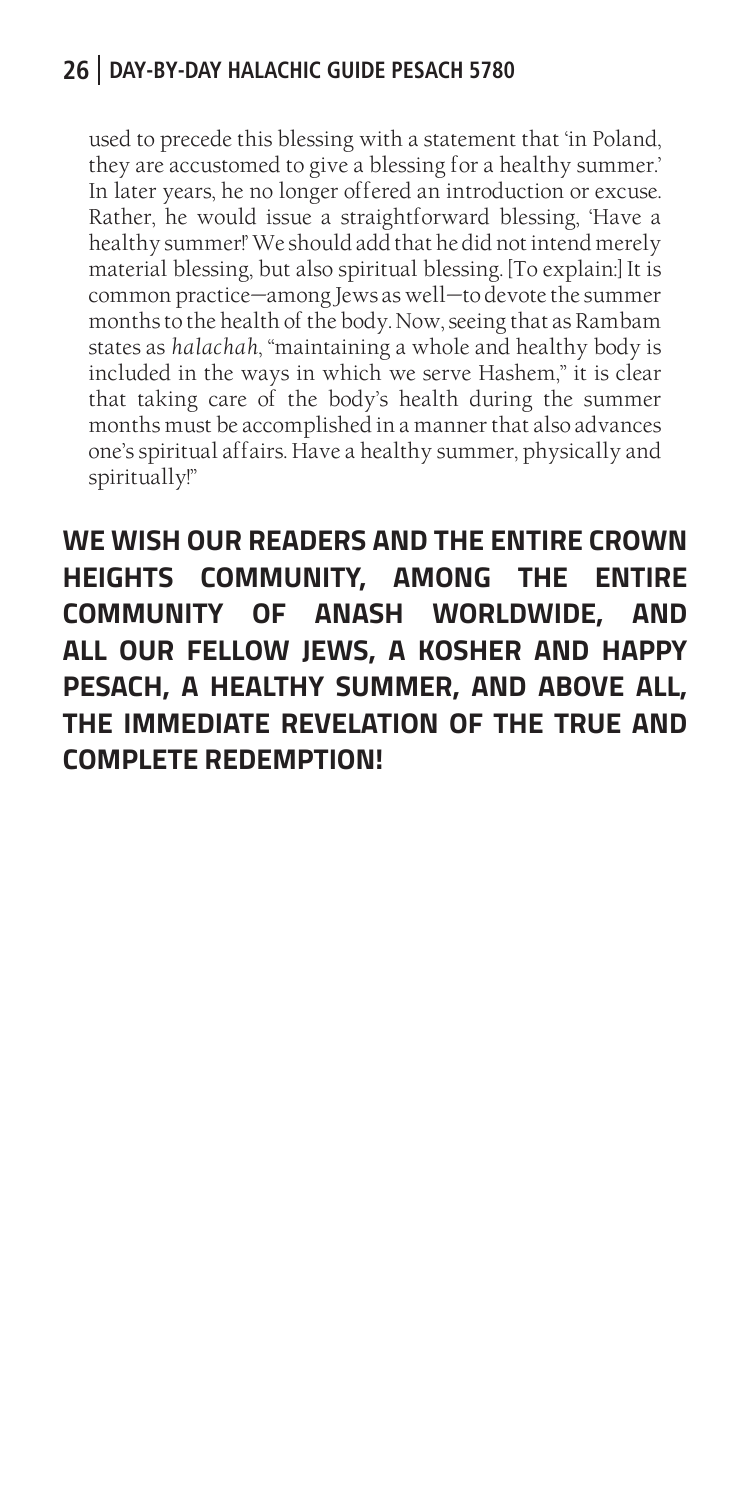#### **BY THE BADATZ OF CROWN HEIGHTS 27**

#### **ADDENDUMS**

#### **1.**

**Law of Redemption:** Below is a list of alterations to the Seder that apply in the Era of Moshiach. These changes are mainly due to the offering of the *korban Pesach* and additional festival sacrifices. In *Sefer HaSichos* 5751, the Rebbe speaks<sup>1</sup> about the possibility of partaking of the sacrifices offered by Eliyahu *HaNavi*.

**Note:** The detailed laws of *shechitah*, offering, roasting (and more) associated with the *korban Pesach* are not mentioned here. We only record details that are relevant to an actual Seder. This is a partial list, and we have not attempted to present all halachic views on each point because there are countless divergent (even utterly opposite) opinions regarding many of the details. (Let Eliyahu *HaNavi*  come and solve these disputes, bringing Moshe and Aharon and the complete Redemption with him!) Occasionally, the view that appears to be corroborated by the Rebbes of Chabad is recorded.

The Seder plate must have a different arrangement because the meat of the *korban Pesach* (currently represented by a neck bone on the *ka'arah*) must be present on the table while the Haggadah is recited. Note that *Shulchan Aruch Admor HaZaken* does not mention any requirement for the meat of the *chagigah* offering (currently represented by an egg on the *ka'arah*) to be present at this time.<sup>2</sup>

If the meat of the *korban Pesach* is brought to the table while it is still hot, it is advisable to wrap it in a disposable material, because if the flavor of the meat penetrates a utensil, the laws of *nosar* will apply to that utensil (as explained further below).

Those who are ritually pure, fit to partake of the *korban*, and are in Yerushalayim, must reserve their place in a group that will eat a particular animal for *korban Pesach*. Those who cannot partake of the *korban* for whatever reason, will need to place the two foods (the bone and the egg) on their *ka'arahs*.

According to many opinions, those who are obligated to partake of the *korban Pesach* must use *matzah ashirah* for the upper of the three *matzos* (referred to as the "*kohen*"), as discussed below. (*Matzah ashirah* is "rich" and made with a liquid other than water.)

Many opinions state that when there is a *Beis Hamikdash*, someone who washes hands for *Karpas* (at the juncture of *Urchatz*) **does**  recite a blessing of *al netilas yadayim* – despite eating less than a *kezayis* of *karpas*. While reciting the blessing "*borei pri ha'adamah*,"

<sup>1.</sup> *Sefer HaSichos* 5751, vol. 1, p. 434, fn. 66

<sup>2.</sup> see the Rashbatz's *Yavin Shmuah, Maamar Pesach*, end of ch. 26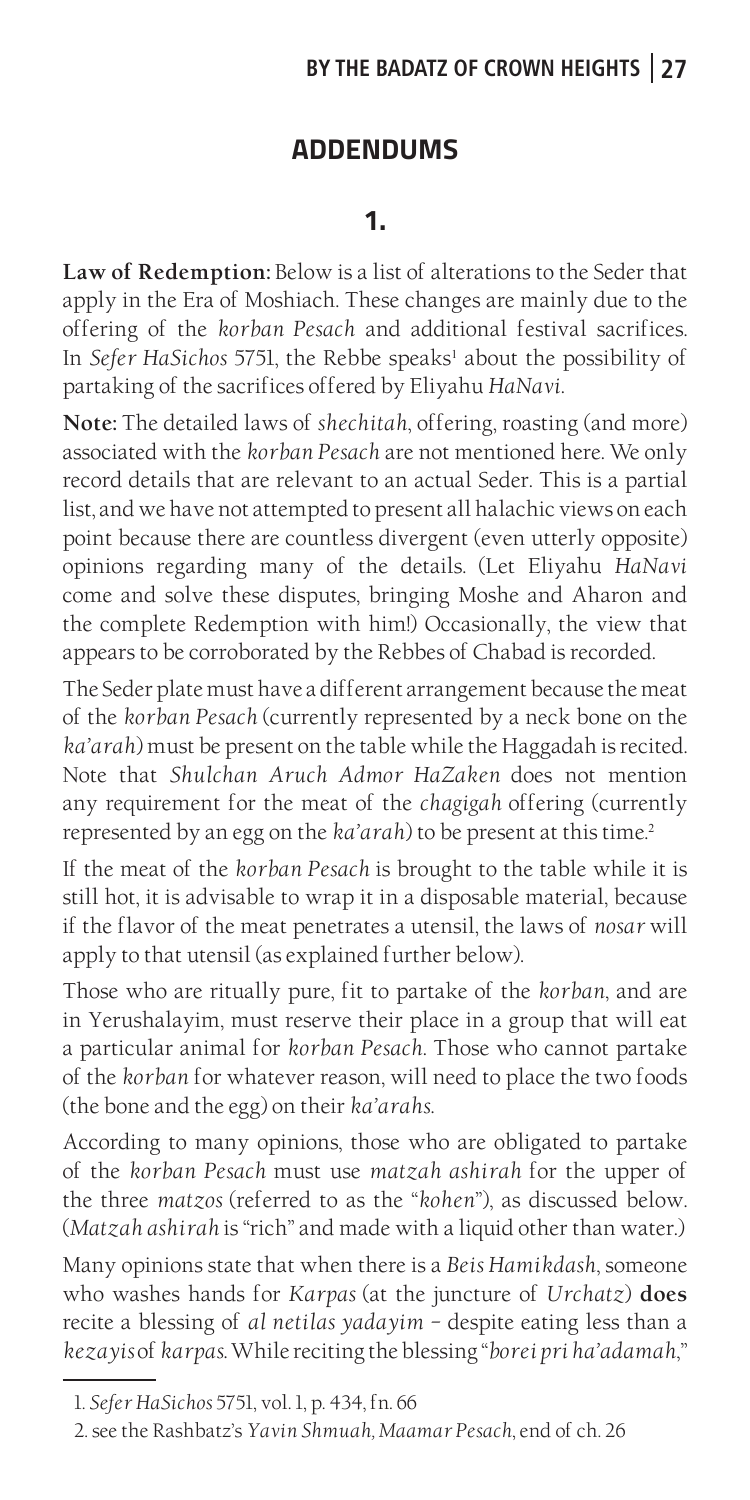they should have in mind to include the *marror* of *Koreich*, but not the *marror* of *Marror* – because, apparently, we will no longer eat *marror* on its own (as discussed below).

Many opinions state that for *Yachatz*, the larger piece of *matzah*  is wrapped in a cloth and concealed among the cushions used for reclining to be removed and used for *Koirech*, whereas the smaller piece is placed on the *ka'arah* to fulfill the *mitzvah* of reciting the Haggadah over it.

*Hei lachma anya* ("This is the bread of affliction") is not recited in the Era of Redemption, at least not in its original format. Some suggest that the invitation of *kol ditzrich* ("Let all who are in need of partaking of a *korban* Pesach…") is announced earlier in the day, while it is still possible to designate individuals to a particular *korban Pesach*. (The Rebbe analyzes the debate on this matter in his *sichos*.)

The following question is added to *Mah nishtanah* (the Four [now Five] Questions): *Shebechol haleilos anu ochlin basar tzali shaluk umevushal; halailah hazeh, kulo tzali*. "On all other nights, we eat meat that is roasted, boiled, or cooked, but on this night, it's all roasted!"

The word "Pesach" is added to the paragraph that begins, *Yachol meirosh chodesh* ("One may think that it must be from the first of the month…"), as follows: *Besha'ah sheyeish pesach matzah u'marror*… ("When the [*korban*] *Pesach*, *matzah*, and *marror* are placed before you…").

The paragraph that describes the purpose of the *korban Pesach* is amended from *Pesach shehayu avoseinu* ("The [*korban*] *Pesach* that our fathers ate during the time of the *Beis Hamikdash…*") to read as follows: *Pesach zeh she'anu ochlin al shum ma*… ("This [*korban*] *Pesach* that we are eating – what is its purpose?") According to Rambam, the meat of the *korban Pesach* is **not** raised at this point.

According to Rambam's *Order of the Haggadah*, when there is a *Beis Hamikdash*, the paragraph of *Marror zeh* ("This *marror…*") is recited **before** the paragraph of *Matzah zo* ("This *matzah…*").

The word "Pesach" is added to the blessing of *asher ge'alanu*  ("Blessed are You … who has redeemed us," etc.), as follows: *le'echol bo pesach matzah u'marror* ("And enabled us to attain this night to eat the [*korban*] **Pesach**, matzah, and *marror*").

The order of the Seder following *Rachtzah* (washing the hands prior to eating matzah) is subject to a host of opinions. According to some at least, it proceeds as follows:

*Rachtzah*, washing the hands with the blessing of *al netilas yadayim*, is followed by *Motzi*, reciting the blessing, "*hamotzi*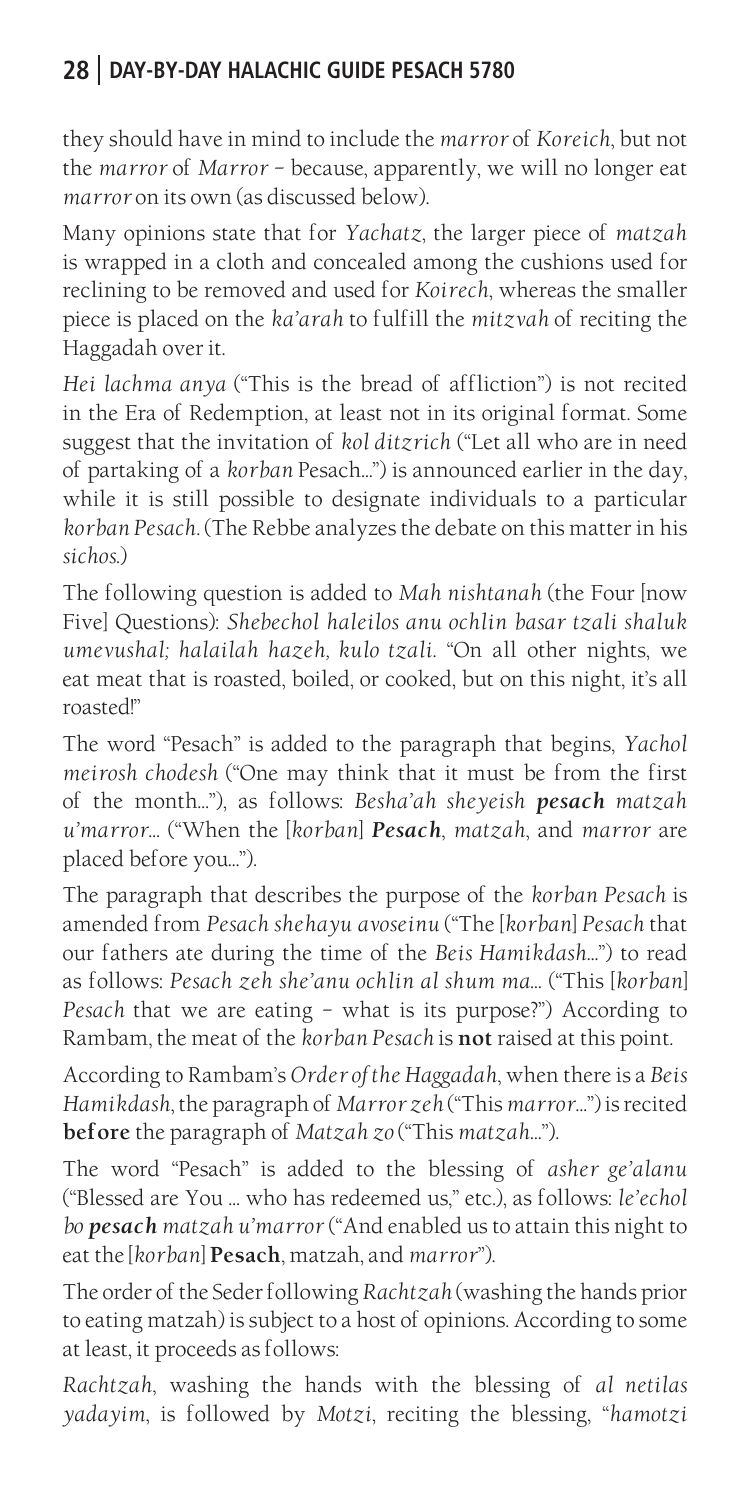*lechem min ha'aretz*," over *matzah ashirah*. While reciting this blessing, the third (lowest) *matzah* is also held, so as to have *lechem mishneh* (two whole breads). Some state that the blessing of *hamotzi*  is recited over a broken piece of the *matzah ashirah*, because only a broken piece fulfills the requirement to eat *lechem oni*, "bread of poverty." We may not eat beyond the point of satiation, because a final piece of *matzah* will be eaten later, which will require an appetite.<sup>3</sup>

*Motzi* is followed by *Shulchan Oreich* (the festive meal), and conversation is permissible between *Motzi* and *Shulchan Oreich*. An egg is not eaten at the start of the meal, because that is done only in times of exile as a sign of mourning over the destruction of the *Beis Hamikdash*.

This is followed by eating the *korban chagigah*. The blessing, "*al achilas hazevach*," or, "*le'echol hazevach*," is recited and the meat is consumed to the point of satiation.

This is followed by *Koreich* (the "sandwich"), for which a portion of meat at least the size of a *kezayis* is taken from the *korban Pesach*. The meat is combined with a portion of matzah at least the size of a *kezayis*. This matzah is the larger portion of the middle matzah (the "*levi*") that had been concealed among the pillows used for reclining. It is best to add a *kezayis* from the bottom matzah (the "*yisrael*") that has remained whole until this point, so that the third *matzah*  can play an active role in the *mitzvah* of eating matzah tonight especially as some opinions state that the blessing of matzah should be recited with the whole matzah in mind. *Marror* is then added to the meat of the *korban Pesach* and the *matzah*; the *kezayis* of *marror* must first be dipped in *charoses*, but the *charoses* should be shaken off immediately. (This order appears to be the view of the Alter Rebbe.) A blessing is then recited over these three items: "*Al achilas pesach matzah u'marror*" ("…regarding the eating of [the *korban*] *Pesach*, matzah and *marror*"), or "*le'echol pesach matzah u'marror*" ("…to eat the Pesach," etc.), or perhaps "*pesachim*" in the plural. Some texts contain the following blessing "al *achilas pesach al matzah u'marror*" (…regarding the eating of the [*korban*] *Pesach*  together with matzah and *marror*"). According to some opinions, a separate blessing is required over each of the three items.

(There are several alternative views, with some insisting that the matzah must be eaten at the very start of the festive meal, along with the blessing of "*al achilas matzah*" ("regarding the eating of

<sup>3.</sup> *Matzah ashirah* is not eaten nowadays during Pesach, according to prevalent (Ashkenazi) custom. Therefore, one would use various kinds of dough-based products made by non-Jews specifically for Pesach, but which are not considered adequately guarded (*shmurah*) as is required for the mitzvah *matzah*, as mentioned in *Rishonim* (See *Sefer HaManhig*).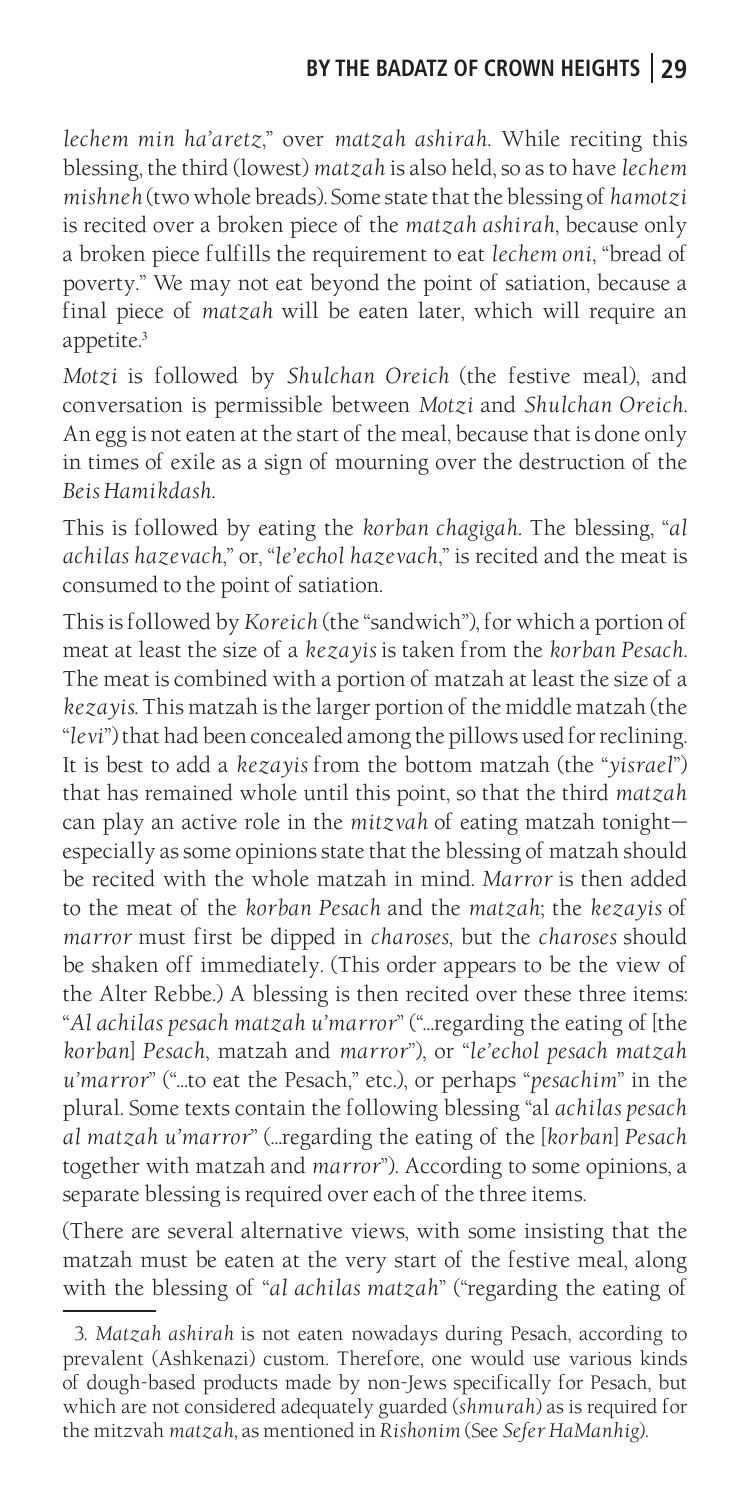matzah") that exempts the matzah eaten later, for *Koreich*. Others argue that some of the meat of the *korban* Pesach must also be eaten at the start of the meal, immediately following the *matzah*. The range of opinions is beyond the scope of this publication.)

When there is a *Beis Hamikdash,* someone who is exempt from bringing a *korban Pesach* is nevertheless obligated to eat matzah and *marror*—not only according to rabbinic law, but according to Torah law. For *Koreich*, they make a matzah*-marror* sandwich, despite not having the meat of the *korban Pesach*.

The obligation of *mayim acharonim* (water run over the fingertips before reciting *birchas hamazon*) will continue to exist in the Era of Redemption.

It is customary to recite or sing the Hallel songs of praise from the rooftops of Yerushalayim. Some authorities require that Hallel be completed before *chatzos*.

We do not proclaim, *L'shanah haba'ah b'Yerushalayim.* 

#### **The following detailed laws apply to eating the** *korban Pesach***:** 4

Immerse hands in a *mikveh* before partaking of sacrificial meat, unless they have been carefully guarded from ritual impurities for this purpose.

Children partake of the *korban Pesach* for *chinuch* purposes, as long as they are able to eat a full *kezayis* of its roasted meat. A child who has reached the age of *chinuch* may be given a portion of the meat even if they were not counted as part of the original group when the *korban* was designated on *erev Pesach*. Indeed, a child cannot be formally counted in such a group.

All sacrificial meat, including the *korban Pesach* and the *chagigah*, must be prepared in a manner that befits high society. The meat may be dipped in liquids, fruit juices, or even *kosher l'Pesach* ketchup, as fancy meats are served in such a manner. However, the portion of the *korban Pesach* that is combined with matzah and *marror* for the eating of *Koreich* must not be dressed or dipped at all.

Once the meat of the *korban Pesach* has been fully roasted, it may be reheated on a hot plate. However, the meat must not be boiled subsequent to its roasting.

The *korban Pesach,* as well as the *chagigah,* belong to a category of sacrifices referred to as *kadashim kalim* ("sacrifices of lesser sanctity"). As such, they may be eaten anywhere within the boundaries of Yerushalayim. (Some say that it may only be eaten on

<sup>4.</sup> see further under the "First day of Pesach" for general laws concerning eating sacrificial meat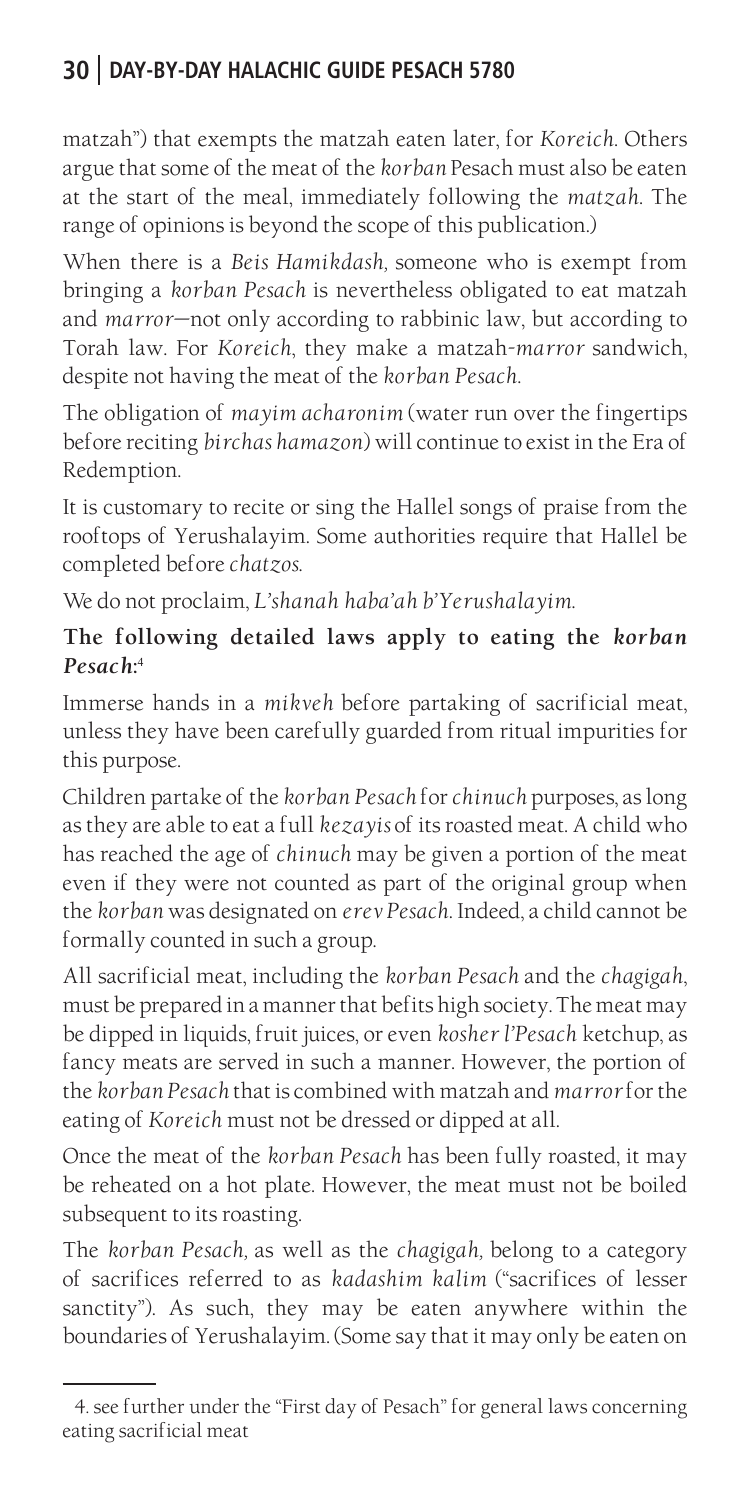ground level in homes of Yerushalayim.)

It is forbidden to break a bone of the *korban Pesach*. Great care must be taken when cutting the *korban* into portions. Its bones must not be damaged to the slightest degree, not even by a scratch that would be detected if passing over it with a fingernail. Any part of the animal that is destined to harden, even though it is currently soft, should not be eaten. Parts that are not normally eaten need not be eaten.

According to numerous opinions, the custom to refrain from eating the fat surrounding the *gid hanasheh* (sciatic nerve) should be observed (although it is not absolutely forbidden even according to rabbinical law). It should be avoided—despite the fact that there is a biblical obligation to eat the *korban Pesach* as well as a biblical injunction against leaving any part of the sacrificial meat uneaten until the following morning.<sup>5</sup>

It is forbidden to eat any part of the *korban* Pesach before *tzeis hakochavim*.

Many authorities require the *korban Pesach* to be eaten while reclining. It may certainly not be eaten while standing. Nor may it be eaten when overly full, in a gluttonous manner.

It is advisable to serve the heated meat in a metal utensil, and even more practically, a disposable container. It is similarly advisable to clear the table of other utensils before serving the meat. This is due to the fact that the flavor of the heated meat enters any container with which it comes into contact, and once the night has passed, that container will be considered *nosar* (containing sacrificial meat that has passed its deadline for consumption, rendering it forbidden).

It is forbidden to eat the meat of the *korban Pesach* in more than one location. Someone who dozes off while eating the *korban Pesach* is to follow the law that applies to the *Afikoman* nowadays.

It is forbidden to remove the meat from the house or the group in which it is being eaten. If it is removed, it is forbidden to eat it. If two groups are eating their respective Pesachim in a single location, they should erect a *mechitzah* (partition) between them. According to Rambam, the members of the two groups should face in opposite directions, so that it should not appear as if they belong to a single group.

Someone who did not reserve a spot in a specific group for the purpose of eating a particular *korban* Pesach may not partake of that

<sup>5.</sup> This raises the question of how to treat the Ashkenazic custom to avoid the animal's hindquarters. There are authorities who maintain that any part that is not normally eaten—no matter the reason—does not need to be eaten. The issue is only with meat that is neglected due to laziness or negligence, which would imply a lack of concern for the mitzvah.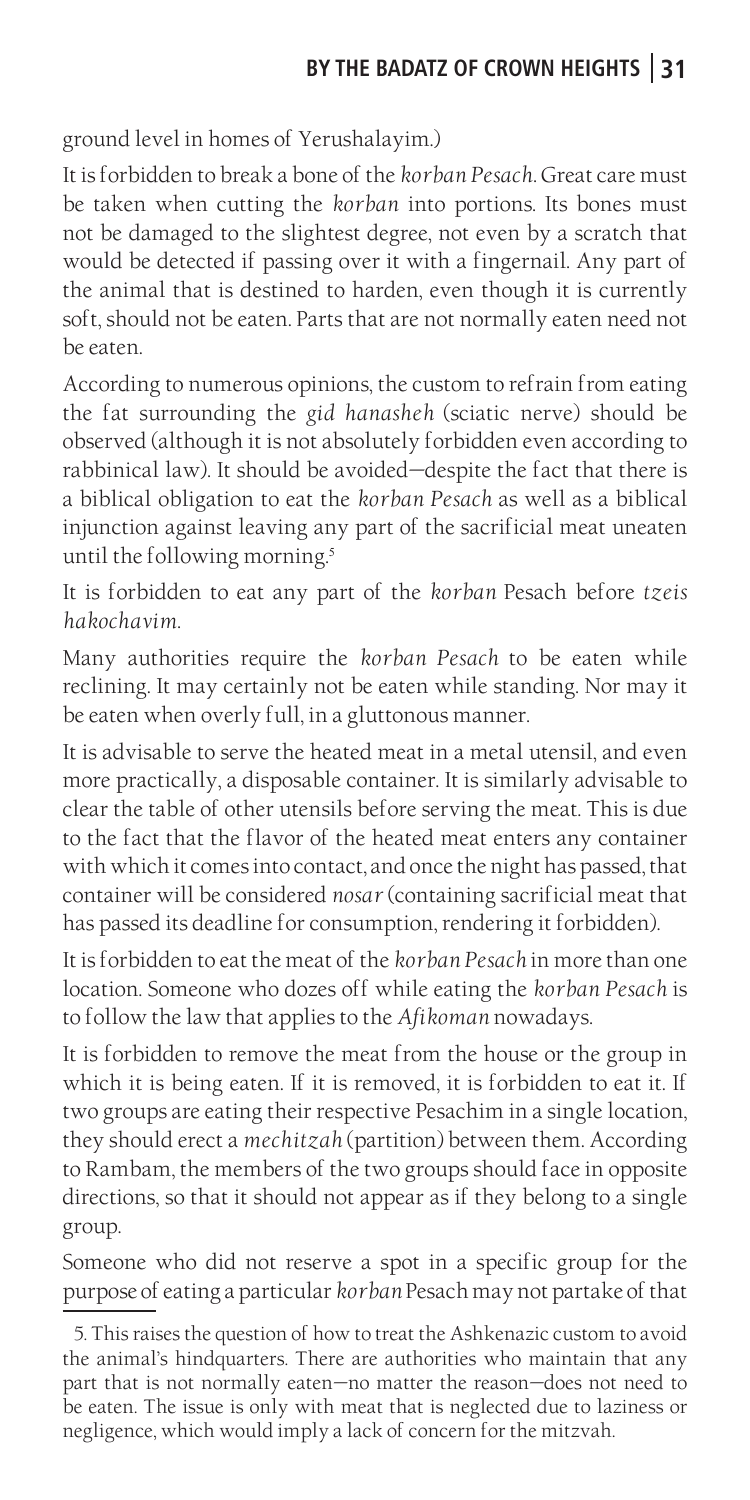*korban*. It is forbidden to give a portion of meat to someone outside the group. (It is similarly forbidden to give a piece to someone who is uncircumcised, to a non-Jew, or to a Jewish apostate. Someone whose son or slave is uncircumcised may not eat the meat either.)

The meat must be eaten before *chatzos*. Whether someone who delayed beyond this time should eat the meat nonetheless (perhaps without reciting the blessing over eating a *korban Pesach*) is a matter of debate among the halachic authorities.

Nothing should be eaten after the meat of the *korban Pesach* for the remainder of the night.

None of the *korban* should be left beyond *chatzos* (or according to some opinions, after dawn).

An individual who finishes his portion of the *korban* may exit the group, leaving the others behind to complete their portions. If the others fail to finish, the one who left is not guilty of leaving some of the *korban* uneaten, because he correctly relied on them to eat their portions. Children may not be relied upon in this matter. To the contrary, children must be watched closely to ensure that they do not leave over pieces of the meat.

If any meat remains after *chatzos* (some say, after dawn), it bestows ritual impurity to the hands of whoever touches it. However, the prohibition of *nosar* (leftover sacrificial meat) does not take effect until dawn. Once the time for eating it has passed, it becomes *muktzah* (forbidden to handle on Shabbos and Yom Tov).

On the first night of Pesach, the offering of the *korban Pesach*  triggers the mitzvah of *linah* (sleeping overnight), whereby the one who brought the sacrifice must remain overnight within the boundaries of Yerushalayim. (There is a separate requirement of *linah* on *motzaei Yom Tov*, and according to some opinions, there is an obligation of *linah* throughout the seven days of Pesach.)

The meat of the *chagigah* offering, by contrast, may be eaten throughout the night and the following day, (until the conclusion of Nissan 15), although the mitzvah is primarily to eat it on the day it is offered or the night that follows. However, if it is served at the same time as the *korban Pesach*, it must be eaten before *chatzos*, just like the *korban Pesach* and leftovers must be burned. This applies equally to other foods that are served at the same time as the *korban Pesach*, such as the matzah and *marror*.

It is a *mitzvah* to burn any meat that passed its deadline and became *nosar*. The official time for this burning is only on the morning in which it became *nosar*. It cannot be burned at night. However, since this burning does not override the laws of Shabbos and Yom Tov, any leftover meat of the *korban Pesach* along with its sinews and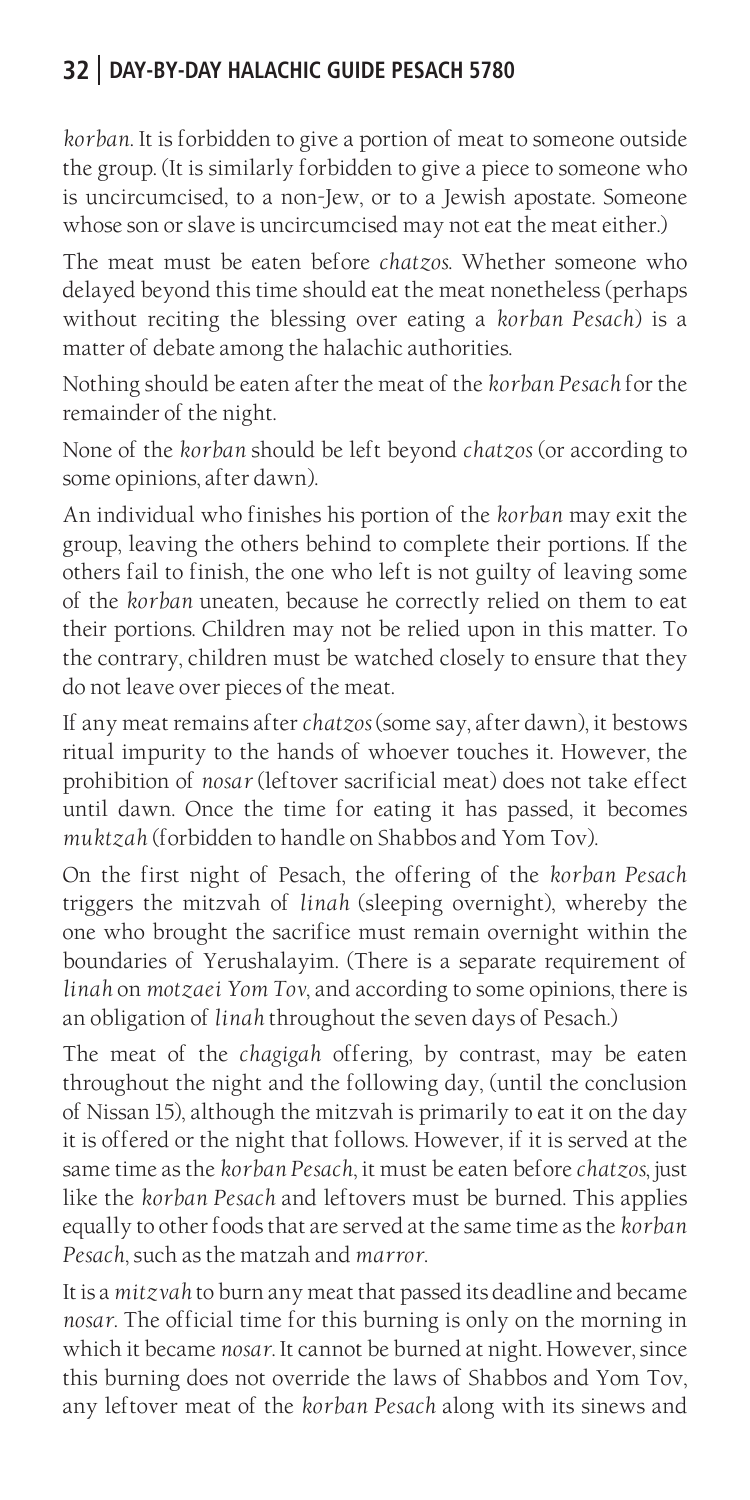bones are burned in the courtyards of Yerushalayim on Nissan 16, the first day of Chol Hamoed in Eretz Yisrael.

Utensils that came in contact with the meat of the *korban Pesach*  or the *korban chagigah* require *merikah* (cleaning), *shetifah* (scrubbing), and *hagalah* (immersion in boiling water) within the boundaries of Yerushalayim. An earthenware utensil must be shattered. Some are stringent with glass utensils, and treat them as earthenware that require shattering as opposed to merely cleaning and scrubbing. There is a debate whether plastic utensils and wrappings can be kashered, or whether they must be broken into pieces.

#### **2.**

During all the days of Pesach, the meat of the *shelamim* is eaten in fulfillment of the Torah's obligation to rejoice in the festival. The Rebbe explains<sup>6</sup> that according to the Alter Rebbe, the *ikar mitzvah*, the primary instrument of rejoicing in the festival (for men) is accomplished through eating the meat of the *korban shelamim*. This is not merely a physical feast, but it is mainly the joy of a *mitzvah*. It is the consuming of the holy sacrifices, whereby one absorbs actual sanctity in a tangible manner.<sup>7</sup>

Here is an overview of some of the laws pertaining to eating the sacrificial meat on Yom Tov (without details pertaining to ritual slaughter, offering on the altar, or preparing the sacrificial meat)<sup>8</sup>. .

As mentioned earlier, everyone is obligated to purify themselves in advance of the festival. According to some opinions, people would avoid entering a home in Yerushalayim during the festival for fear of contracting *tum'as ohel—*ritual impurity received when coming under the same roof as a corpse or its contaminants—and that they would simply sleep in the streets. We could perhaps counter this with the argument that since everyone is obligated to purify

<sup>6.</sup> *Likkutei Sichos,* vol. 33, p. 62 *ff.*

<sup>7.</sup> Incidentally, the halachic authorities debate whether this mitzvah involves only the act of eating, or also the offering of specific parts that is performed prior to the eating. It is the opinion of the Tzelach that there is one mitzvah to offer a *shelamim* at least once during the festival, and a second mitzvah to partake of the meat during the festival (see the Rebbe's discussion at length).

<sup>8.</sup> *This is not an exhaustive treatment, nor does it present the plethora of opinions on many of its details that are sometimes the subject of polar opposite views among poskim. (Let Eliyahu HaNavi come and resolve all halachic disputes, and bring Moshe and Aharon with him to teach us!) When applicable, the laws below reflect the opinions quoted in the writings of our Rebbeim.*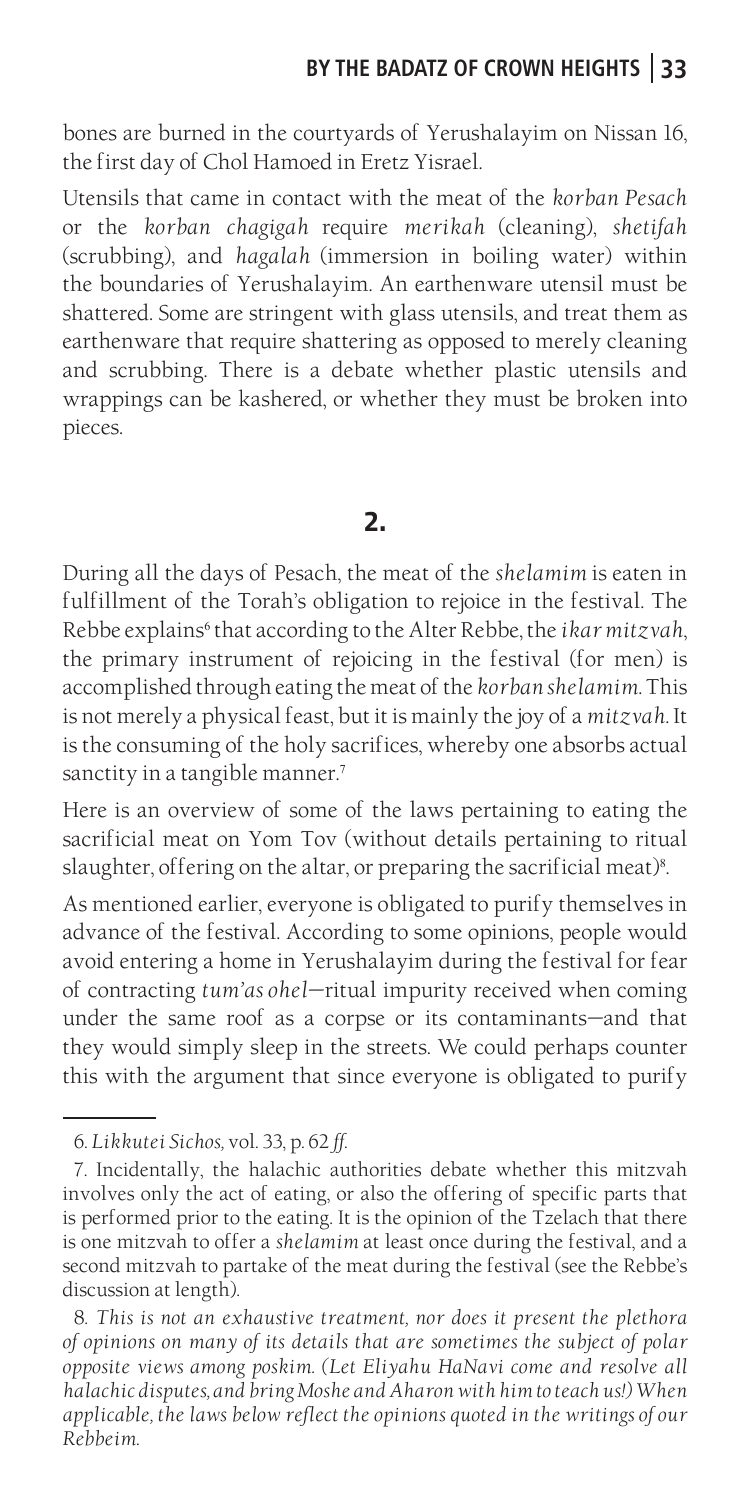themselves in advance of the festival, this should not be a concern. In any case, it is clear that caution must be taken to avoid entering a home in which there is a real concern of impurity.

If a utensil that was under the same roof as a corpse is discovered in a home, even in a building several stories high, do not remain in that building. Similarly, do not touch a chair or bed that has not been ascertained to be free of *niddah*-impurity or the like. However, a plastic chair or rubber mat and the like may be sat on without fear, and that have not become *huchshar* (halachically susceptible) to *tumah* may be eaten without concern.

The Sages decreed as an extra precaution to avoid partaking of sacrificial meat without first immersing hands in a body of water that is kosher for use as a *mikveh*.

The meat of the *shelamim* may not be eaten by its owners before the *kohanim* have offered its sacrificial parts on the altar, for it is the latter activity that makes it permissible for the sacrificial meat to be eaten to begin with. The exception to this rule is in the case that the sacrificial parts are accidentally lost or destroyed before they reach the altar, in which case the meat may be eaten as long as the sacrificial blood was sprinkled on the altar.

Eating the meat of the *shelamim* is a mitzvah that is observed by the offering's owners and not just by the *kohanim*. The blessing before eating the meat is as follows: "*Baruch...le'echol zevach,"* or alternatively, *"al achilas shelamim."* ("Blessed are You … instructed us to eat the sacrifice," or "…instructed us regarding the eating of the peace-offering*.*"

The basic obligation is fulfilled by eating just a *kezayis* of meat. However, all of the meat must be eaten (by the owner or by others) for another reason: so that it does not become *nosar*—sacrificial meat left uneaten beyond the deadline stipulated in the Torah. According to some opinions, it is an actual mitzvah to eat the meat in its entirety.

During the festival, another mitzvah is performed simultaneously that of eating the meat of a *shelamim* during the festival for the sake of rejoicing during the festival as required by Torah law. A *kezayis* of meat is sufficient to fulfill this second obligation. (Some say a *kezayis* is insufficient and it must be *lasovah*, enough to be satiated, which is determined as the quantity of *kebeitzah*.) A married woman fulfills the obligation to partake of a *shelamim* on the festival through her husband offering the sacrifice and sharing its meat with her. (Some opinions disagree.) Children are exempt from this obligation.

All sacrificial meat, of greater or lesser sanctity, must be prepared for eating *lemashchah* – in the manner that food is served to royalty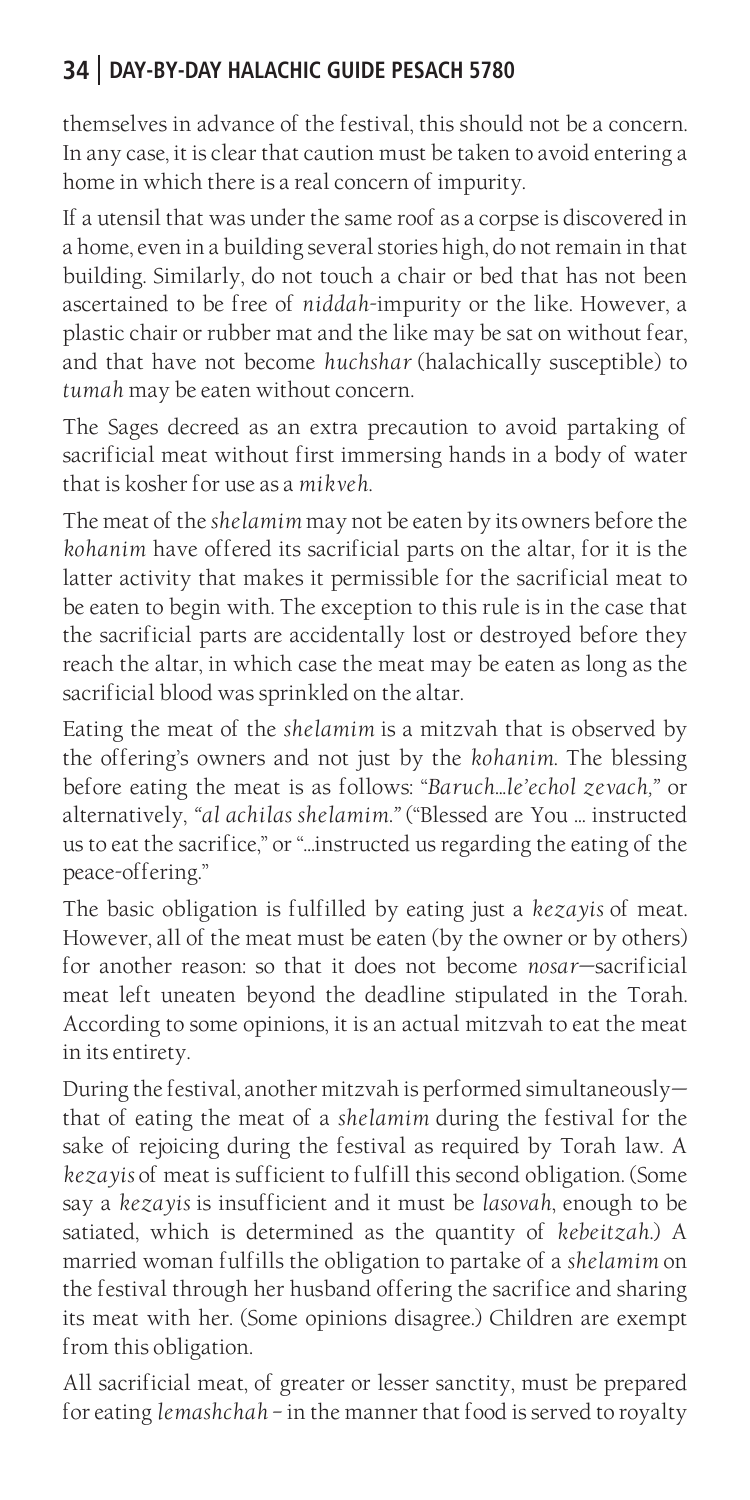or nobility. It must therefore be roasted and prepared with mustard. Tosefos explains this was common for royalty, but someone prefers another manner of dignified cuisine may follow their preference.<sup>9</sup>

The *shelamim* belongs to the category of *kadashim kalim*, sacrificial meat of lesser sanctity that may be eaten anywhere within the boundaries of the city of Yerushalayim. (Some say, only on ground level.)

For practical purposes, it is advisable to eat the *shelamim* that is served hot at the table using metal or disposable plates, because the flavor of the hot meat that is absorbed into the utensils becomes *nosar* after a certain time, as will be discussed shortly. It is also advisable to clear the table of all other cutlery and crockery before serving the meat for the same reason.

The *shelamim* must be eaten within a specific time frame (see below), and great care must be taken to avoid leaving any meat uneaten beyond this time. An individual who finishes his own portion of meat may leave the table, according to some opinions, and assume that the other adults who are still partaking of the meat will not leave any over beyond the stipulated time. He may not, however, rely on children to finish their portions, and must remain to supervise them.

After the deadline has passed, any remaining meat becomes *nosar*  and it transmits ritual impurity to the hands of whoever touches it.

On the first night of Yom Tov, there is a mitzvah of *linah,* whereby someone bringing an offering to the *Beis Hamikdash* is obligated to spend the entire night in Yerushalayim. There is an additional obligation to remain there on the following night, the eve of the second day of Yom Tov, which can be attributed to the festival or to the offering they brought. The Midrash on Rus<sup>10</sup> on the phrase, *ba'asher talini alin* ("*Wherever you lodge, I will lodge*") seems to imply that women are included in the obligation of *linah* due the offerings they bring.

*Shelamim* must be eaten within "two days and one night," which includes the actual day on which the sacrifice was brought (when its blood was sprinkled on the altar), as well as the following night,

<sup>9.</sup> The Rambam's view of this obligation is elaborated upon in *Kovetz Hallelu Avdei Hashem*. In the *drashah* delivered in 770 in honor of Shavuos 5775, *HaRav* Braun *shlita* expounded on the debate regarding one who did not prepare mustard for his *shelamim*—whether he is permitted to transport the mustard from one domain to another, or to sweeten it via extinguishing burning metal during Yom Tov, in light of the fact that mustard isn't considered a staple for all.